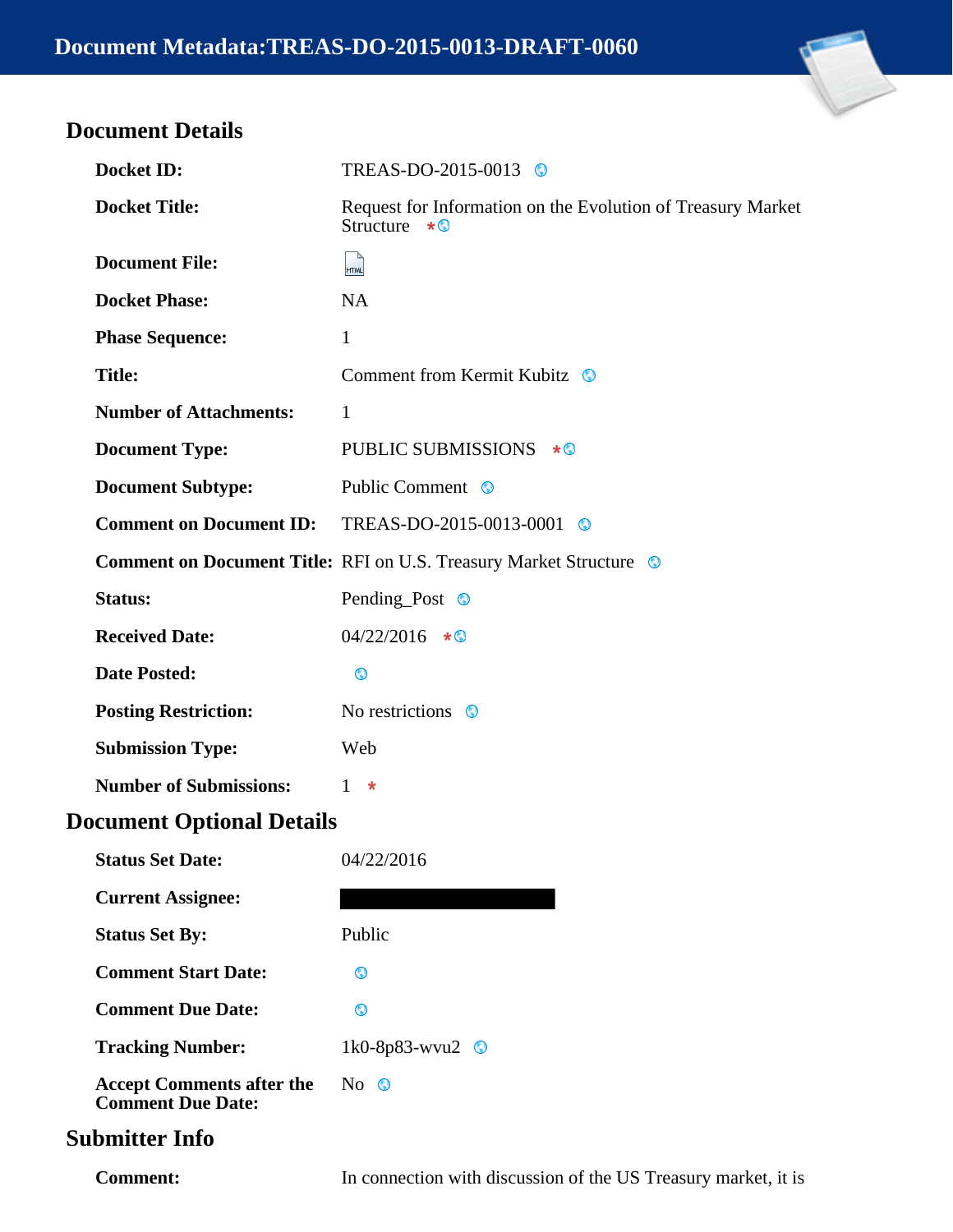clear that the initiation and growth of high speed trading in US Treasuries poses new, and possibly unknown, risks to the American financial system. For example, the occurrence of a series of events which cause an attempt to move large amounts of US equities markets into treasures, or large amounts out, could represent a disruptive event under certain circumstances. Recently, the government of Saudi Arabia has suggested that it might divest \$750 billion of US assets, potentially such as Treasuries, if certain American policies to which it objects were carried out. More broadly, the foundational nature of the Treasury market for the overall financial system makes it important to insulate or mitigate any undue risks associated with new forms of trading in both speed and volume. Thus, with respect to the questions asked, 2.6, it is prudent to apply standards more comparable to equity market standards for participant registration, trading reporting, evaluation of suspicious activity, and overall prevention of gaming or manipulation. It must be recognized to the extent that the US Treasury market facilitates the activity of other equity markets and capital formation and transfer transactions, the disruption of the US Treasury market could be the object of planned activity as part of an attack by some party, national or non-state, on the US financial system. There should be evaluation of the degree of risk posed by concentration of trading activity in a limited number of parties, including whether intentional behavior by those parties, or disruption of trading by the leading Treasury market participants by a third party, whether a state or non-state party, could cascade into a major financial crisis for the US financial system.  $\star$ 

| <b>First Name:</b>                    | Kermit $\star$ $\odot$    |
|---------------------------------------|---------------------------|
| <b>Middle Name:</b>                   | ⊙                         |
| <b>Last Name:</b>                     | Kubitz $\star$            |
| <b>Mailing Address:</b>               |                           |
| <b>Mailing Address 2:</b>             |                           |
| City:                                 | ல                         |
| <b>Country:</b>                       | <b>United States</b><br>◎ |
| <b>State or Province:</b>             | $\circledcirc$            |
| <b>ZIP/Postal Code:</b>               |                           |
| <b>Email Address:</b>                 |                           |
| <b>Phone Number:</b>                  |                           |
| <b>Fax Number:</b>                    |                           |
| <b>Organization Name:</b>             | ⊙                         |
| Submitter's<br><b>Representative:</b> | ⊙                         |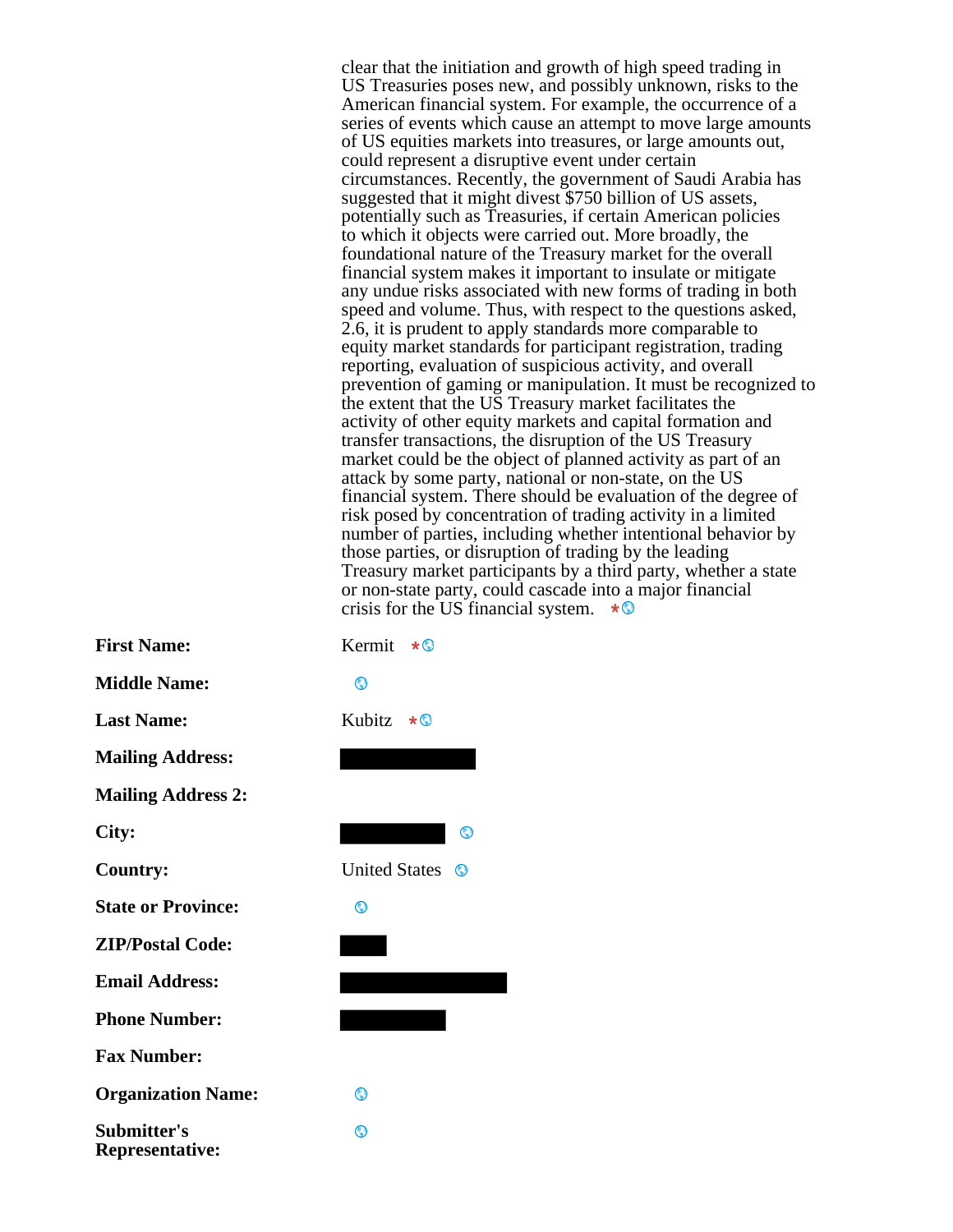| <b>Government Agency Type:</b> | ⊙           |
|--------------------------------|-------------|
| <b>Government Agency:</b>      | $\odot$     |
| <b>Cover Page:</b>             | <b>HTML</b> |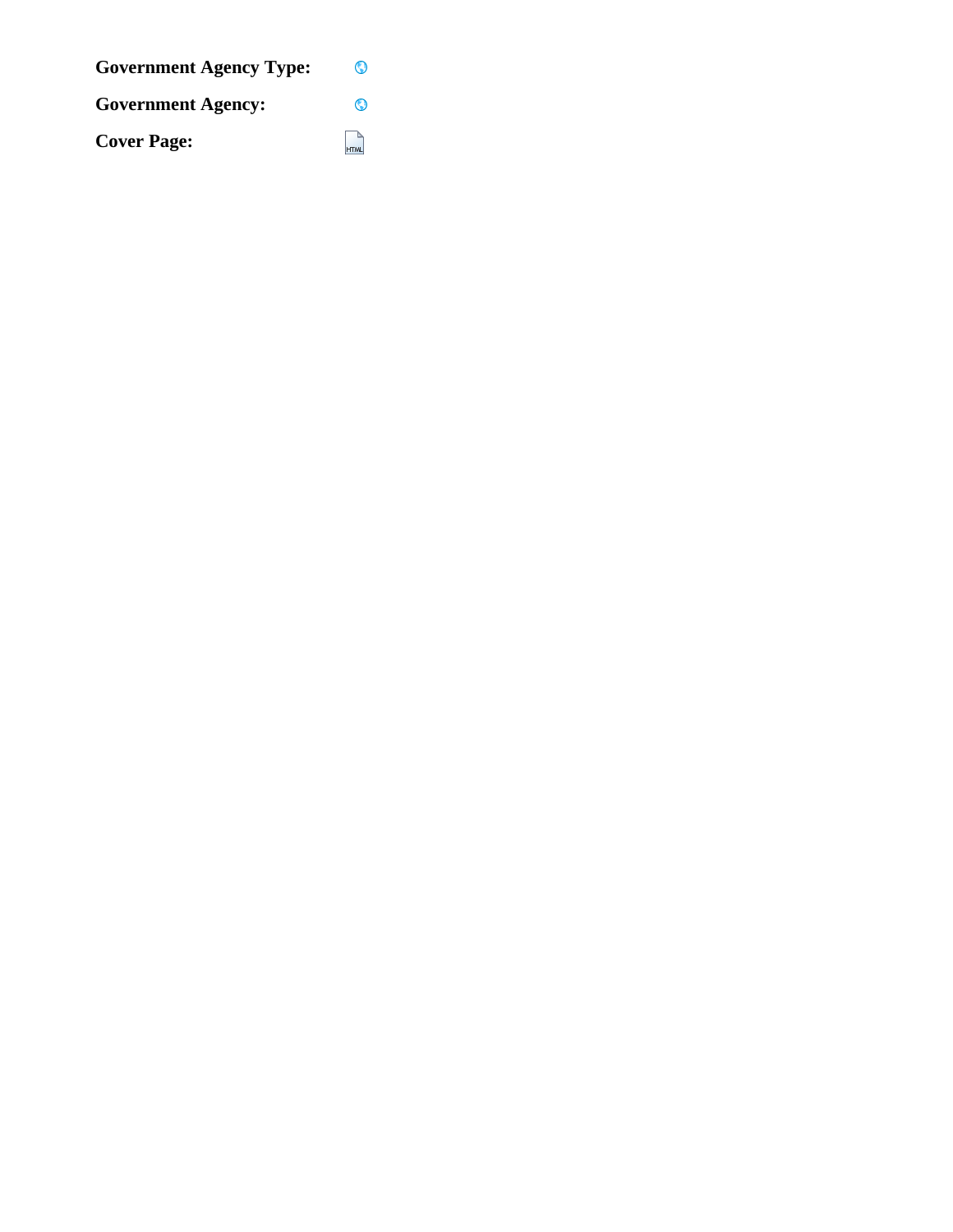



# **The Microstructure of the U.S. Treasury Market**

## **Bruce Mizrach and Christopher J. Neely**

Working Paper 2007-052B http://research.stlouisfed.org/wp/2007/2007-052.pdf

> December 2007 Revised April 2008

FEDERAL RESERVE BANK OF ST. LOUIS Research Division P.O. Box 442 St. Louis, MO 63166

The views expressed are those of the individual authors and do not necessarily reflect official positions of the Federal Reserve Bank of St. Louis, the Federal Reserve System, or the Board of Governors.

 $\_$  ,  $\_$  ,  $\_$  ,  $\_$  ,  $\_$  ,  $\_$  ,  $\_$  ,  $\_$  ,  $\_$  ,  $\_$  ,  $\_$  ,  $\_$  ,  $\_$  ,  $\_$  ,  $\_$  ,  $\_$  ,  $\_$  ,  $\_$  ,  $\_$  ,  $\_$  ,  $\_$  ,  $\_$  ,  $\_$  ,  $\_$  ,  $\_$  ,  $\_$  ,  $\_$  ,  $\_$  ,  $\_$  ,  $\_$  ,  $\_$  ,  $\_$  ,  $\_$  ,  $\_$  ,  $\_$  ,  $\_$  ,  $\_$  ,

Federal Reserve Bank of St. Louis Working Papers are preliminary materials circulated to stimulate discussion and critical comment. References in publications to Federal Reserve Bank of St. Louis Working Papers (other than an acknowledgment that the writer has had access to unpublished material) should be cleared with the author or authors.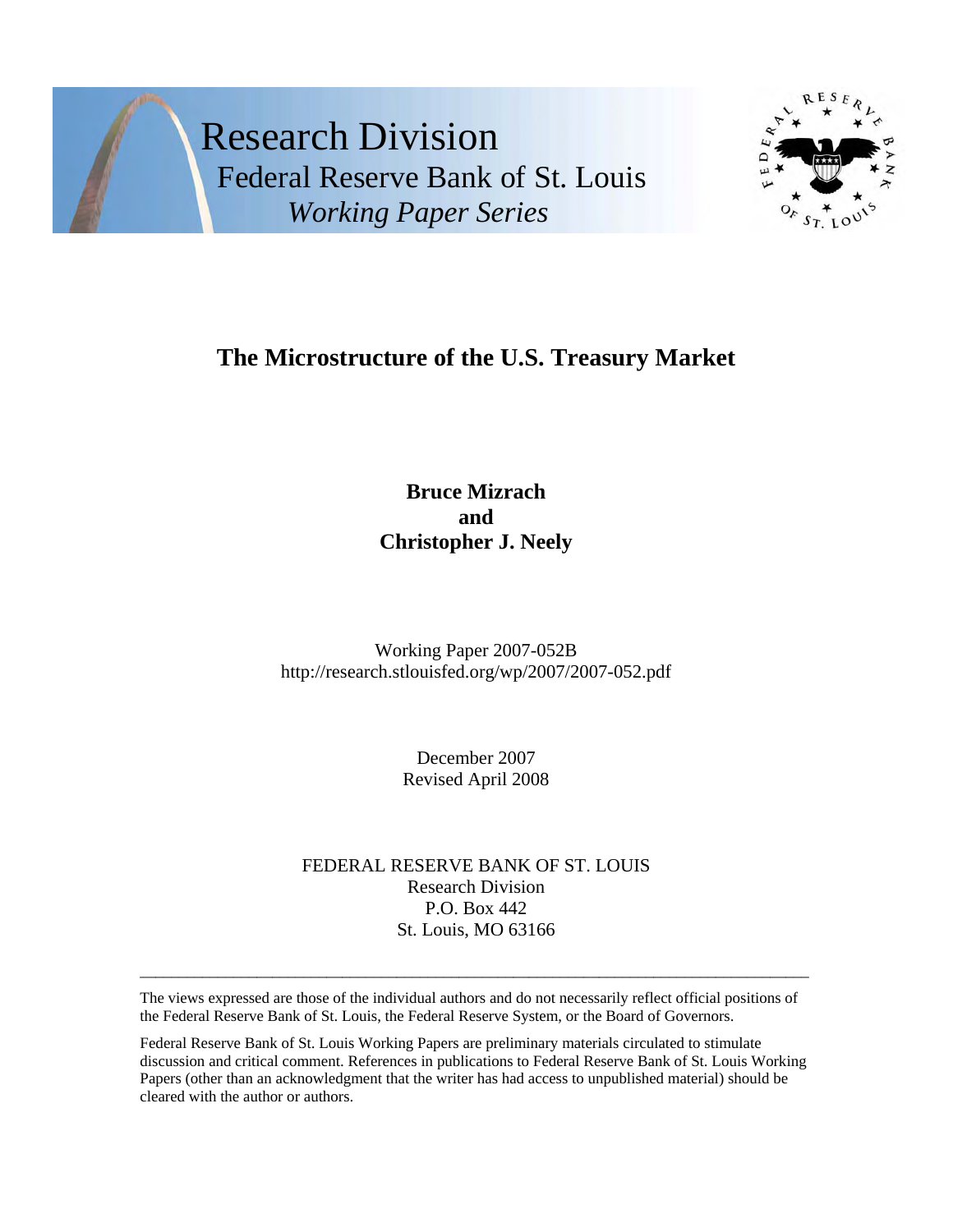Prepared for the *Encyclopedia of Complexity*, New York: Springer-Verlag

### **The Microstructure of the U.S. Treasury Market**

Bruce Mizrach[∗](#page-4-0) Department of Economics Rutgers University

Christopher J. Neely Research Department Federal Reserve Bank of St. Louis

April 14, 2008

Abstract: This article discusses the microstructure of the U.S. Treasury securities market. Treasury securities are nominally riskless debt instruments issued by the U.S. government. Microstructural analysis is a field of economics/finance that examines the roles played by heterogenous agents, institutional detail, and asymmetric information in the trading process. The article describes types of Treasury issues; stages of the Treasury market; the major players, including the role of the Federal Reserve Bank of New York and the interdealer brokers; the structure of both the spot and futures markets; the findings of the seasonality/announcement and order book literature; and research on price discovery. We conclude by discussing possible future avenues of research.

JEL Codes: D53, E43, E44, G12,

 $\overline{a}$ 

Keywords: Treasury, microstructure, spreads, order book, announcement

<span id="page-4-0"></span><sup>∗</sup> We would like to thank Dick Anderson, Frank Fabozzi, Michael Fleming, Robert Rasche and an anonymous referee for detailed comments which greatly improved this manuscript. The views expressed are those of the authors and do not necessarily reflect views of the Federal Reserve Bank of St. Louis or the Federal Reserve System.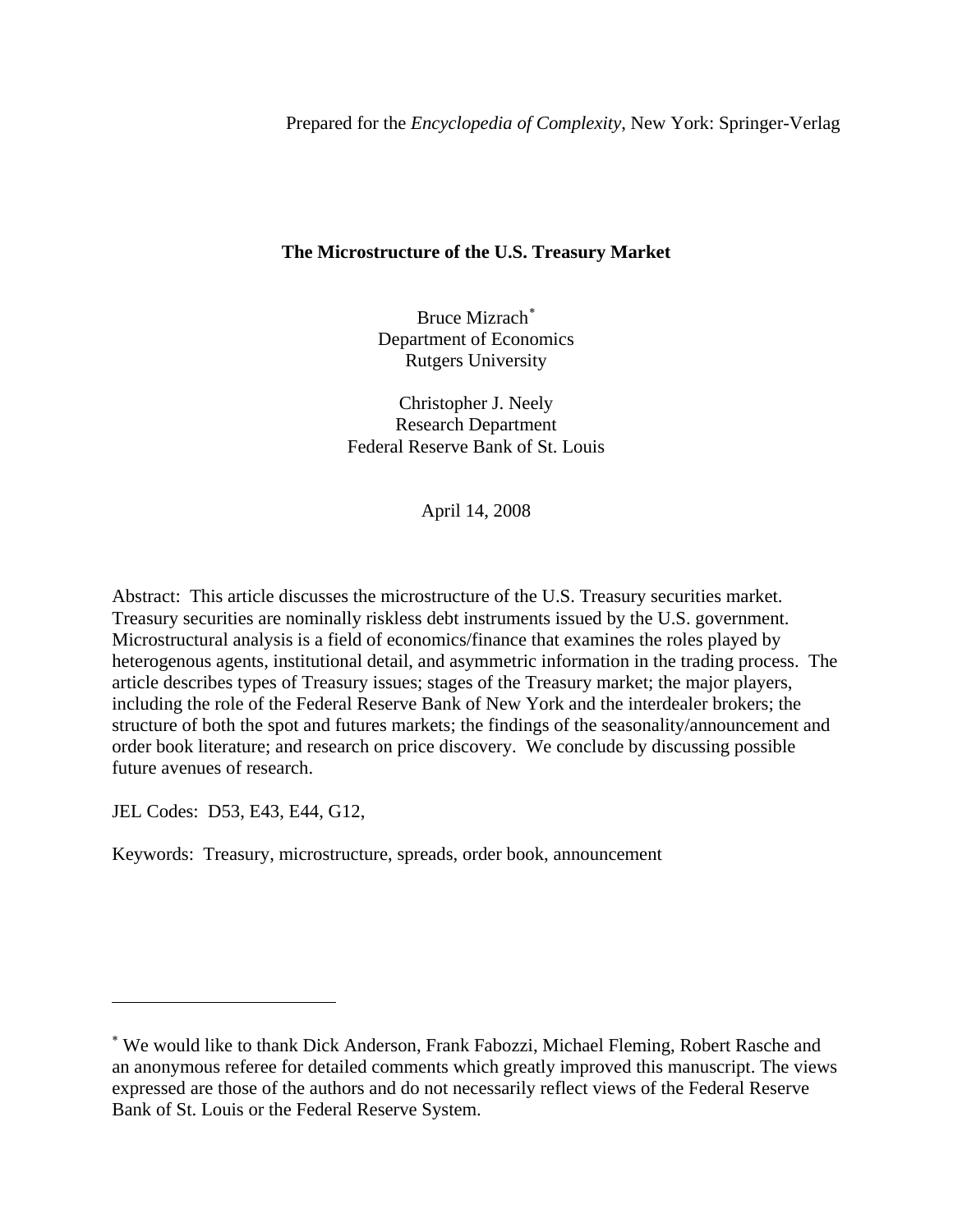## 1. Glossary

Algorithmic trading Algorithmic trading is the practice of automatically transacting based on a quantitative model.

**Broker** A broker is a firm that matches buyers and sellers in financial transactions. An *in*terdealer broker (IDB) is an intermediary providing trading services to hedge funds, institutions, and other dealers. IDB's handle the majority of Treasury securities transactions in the secondary market.

Coupons Owners of Treasury notes and bonds receive periodic payments called coupons. They are fixed by the Treasury at auction and are typically paid semi-annually.

Depth Depth is the quantity the dealer is willing to sell at the bid or offer.

Electronic communications networks (ECN) The Securities and Exchange Commission defines electronic communications networks (ECNs) as "electronic trading systems that automatically match buy and sell orders at specified prices."

Market microstructure Market microstructure is a field of economics that studies the price formation process and trading procedures in security markets.

On-the-run On-the-run refers to the most recently auctioned Treasury security of a particular maturity. After the next auction, the security goes of f-the-run.

**Price discovery** The process by which prices adapt to new information.

Primary dealers Primary dealers are large brokerage firms and investment banks that are permitted to trade directly with the Federal Reserve in exchange for making markets in Treasuries. They provide the majority of liquidity in the Treasury market, participate in Treasury auctions, and provide information to assist the Fed in implementing open market operations.

Secondary market After the initial auction of Treasury instruments, trading in on-the-run and off-the-run securities makes up the secondary Treasury market.

When issued When-issued bonds are those Treasuries whose auctions have been announced but have not yet settled.

## 2. Definition of the Subject and Its Importance

This article discusses the microstructure of the U.S. Treasury securities market.

U.S. Treasury securities are default risk free debt instruments issued by the U.S. government. These securities play an important, even unique, role in international financial markets because of their safety, liquidity, and low transactions costs. Treasury instruments are often the preferred safe haven during financial crises, a process often referred to as a "flight to quality."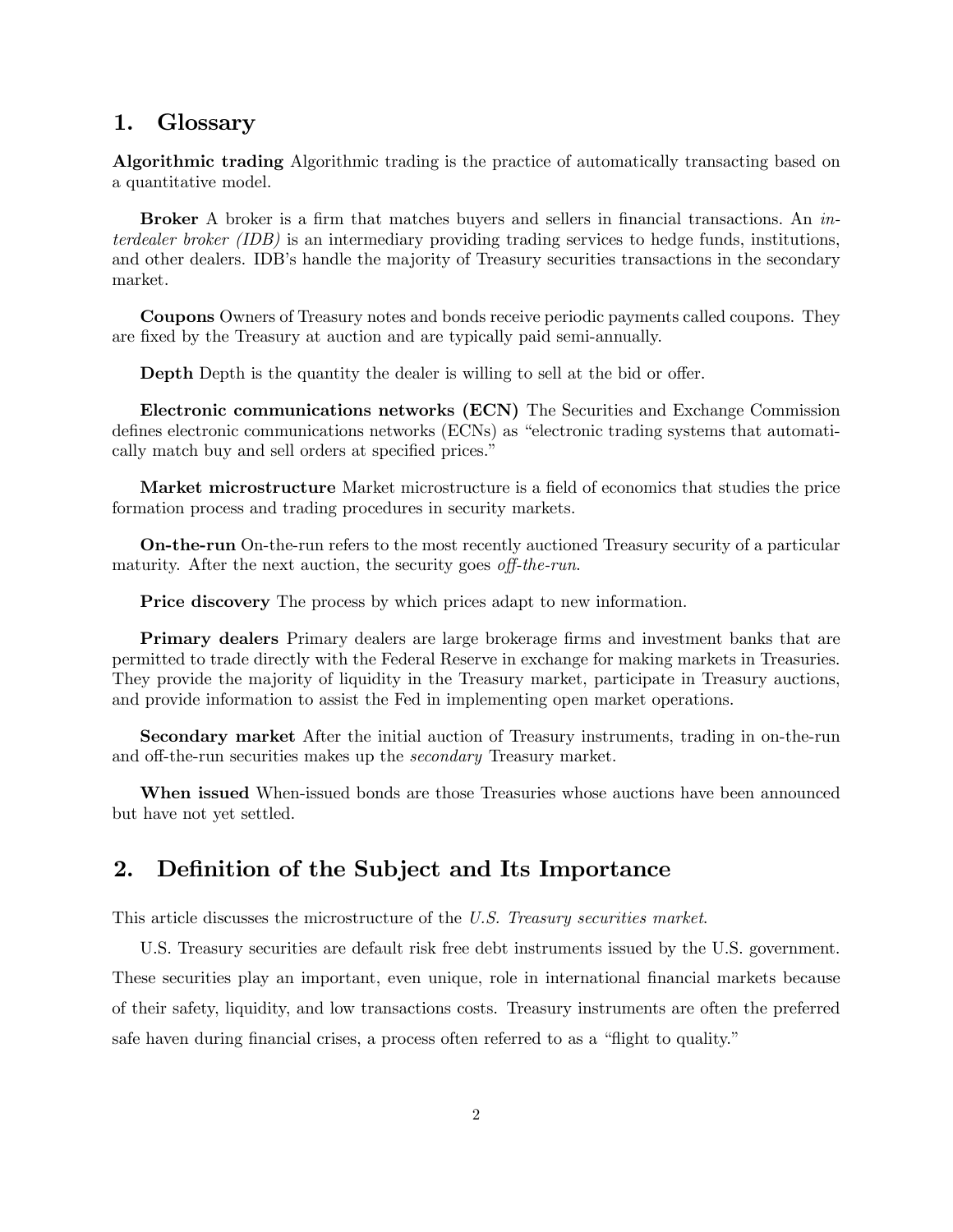According to the U.S. Treasury, there was more than \$9 trillion in U.S. government debt outstanding as of August 31, 2007. Of this quantity, the public holds more than \$5 trillion and \$4.5 trillion is tradable on financial markets. Foreigners hold approximately \$2.4 trillion of the marketable supply, with Japan and China together holding more than \$1 trillion. According to the Securities Industry and Financial Markets Association (SIFMA), average daily trading volume in the U.S. Treasury market in 2007 was \$524.7 billion.

Microstructure is the study of the institutional details of markets and trading behavior. Microstructural analysis takes three ideas seriously that are often overlooked: the institutional features of the trading process influence how private information is impounded into prices; agents are heterogeneous; and information is asymmetric. Empirical microstructure research studies topics such as the causes and effects of market structure, how market structure influences price discovery, how trading and order flow reveal private information, how quickly public information is impounded into prices, the volatility-volume relation, and the determinants of transactions costs (i.e., the components of bid-ask spreads). The relatively recent availability of tick-by-tick financial data and limit order book data, as well as the computer resources to manipulate them, have been a great boon to financial market microstructure research.

### 3. Introduction

We begin by describing the types of Treasury issues and the major Treasury market participants, including the Federal Reserve, primary dealers and the major electronic brokers. We then outline the stages of the Treasury market, from auction announcements to the secondary market. Next, we examine several closely related areas of the literature: Seasonality in the Treasury market and the reactions of the Treasury market to macro and monetary announcements; discontinuities in Treasury prices; and the effect of order flow in Treasury markets. We then discuss modeling and other academic questions about the Treasury market.

## 4. Types of Treasury Issues

As of October 2007, the U.S. Treasury issued four types of debt instruments. The shortest-maturity instruments are known as Treasury bills. 22.6% of the marketable U.S. debt is in bills, securities with maturities of 1 year or less. Bills are sold at a discount and redeemed at their face value at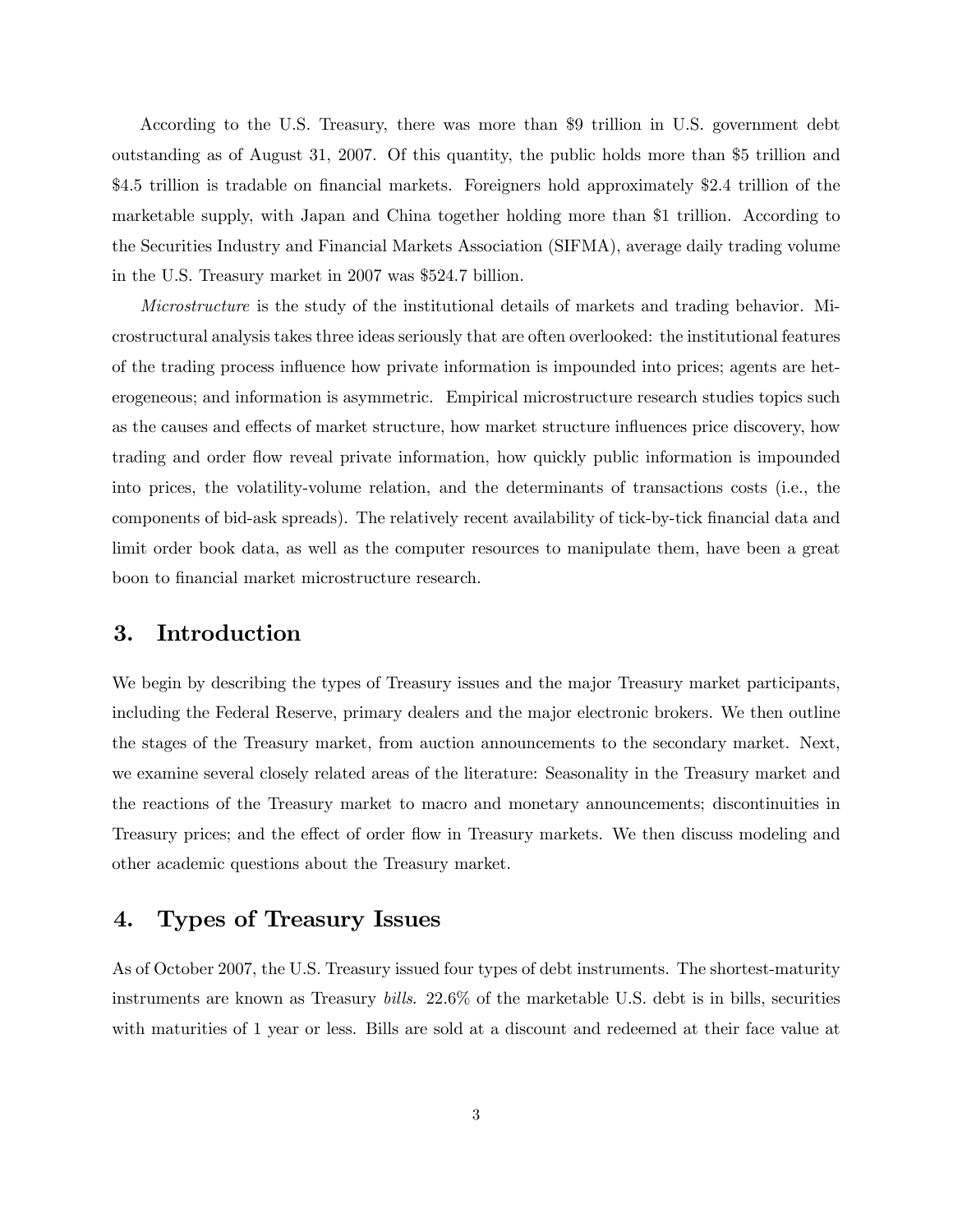maturity. They do not pay any coupons prior to maturity and currently have maturities up to 26 weeks. Treasury bill prices are usually quoted in "discount rate" terms, which are calculated with an actual/360 day count convention,

T-bill discount rate = [face value – bill price]  $\times$  (360/number of days until maturity).

Thus, a bill with a face value of \$100, 000, a cash price of \$97, 500 and 90 days to maturity will have a discount rate of  $10\% = [100 - 97.5] \times (360/90)$  in a newspaper. Treasury bill yields are often quoted as "bond equivalent yields," which are defined as,

T-bill yield =  $\left[\frac{\text{face value} - \text{bill price}}{\text{bill price}}\right] \times (365/\text{number of days until maturity}).$ 

Treasury instruments with intermediate maturities  $(2, 5-$  and 10-year) are known as Treasury notes. Notes pay semi-annual coupons, and make up 54.7% of the debt. In February 2006, the U.S. Treasury also resumed issuing 30-year instruments, known as *Treasury bonds*. Bonds also pay semi-annual coupons, and make up 12.5% of the U.S. debt.

The price of both notes and bonds are quoted as a percentage of their face value in thirtyseconds of a point. A quoted price of 98-08 means that the quoted price of the note (or bond) is  $(98+8/32=)$  \$98.25 for each \$100 of face value. The cash price of bonds and notes is equal to the quoted price plus accrued interest since the last coupon payment, calculated with an actual/actual day count convention. Quoted prices are sometimes called "clean" prices, while cash prices are said to be "dirty."

The U.S. Treasury also issues 5-, 10-, and 20-year Treasury Inflation-Protected Securities ("TIPS"), whose payoff is linked to changes in the U.S. Consumer Price Index (CPI). These make up about 10.2% of the total value of Treasuries outstanding. The principal value of TIPS is adjusted daily and the semi-annual coupon payments and principal payment are then based on the adjusted principal amount. Economists extract inflation forecasts by comparing the TIPS yields to those on similar nominal instruments. The Federal Reserve Bank of Saint Louis provides "TIPS spreads" through its publication, *Monetary Trends*.

There is also an active market in STRIPS (Separate Trading of Registered Interest and Principal of Securities) which are popularly known as "zero coupon" bonds. These instruments are created by the Treasury through an accounting system which separates coupon interest payments and principal. Finally, the U.S. Treasury also issues savings bonds, low denomination securities for retail investors.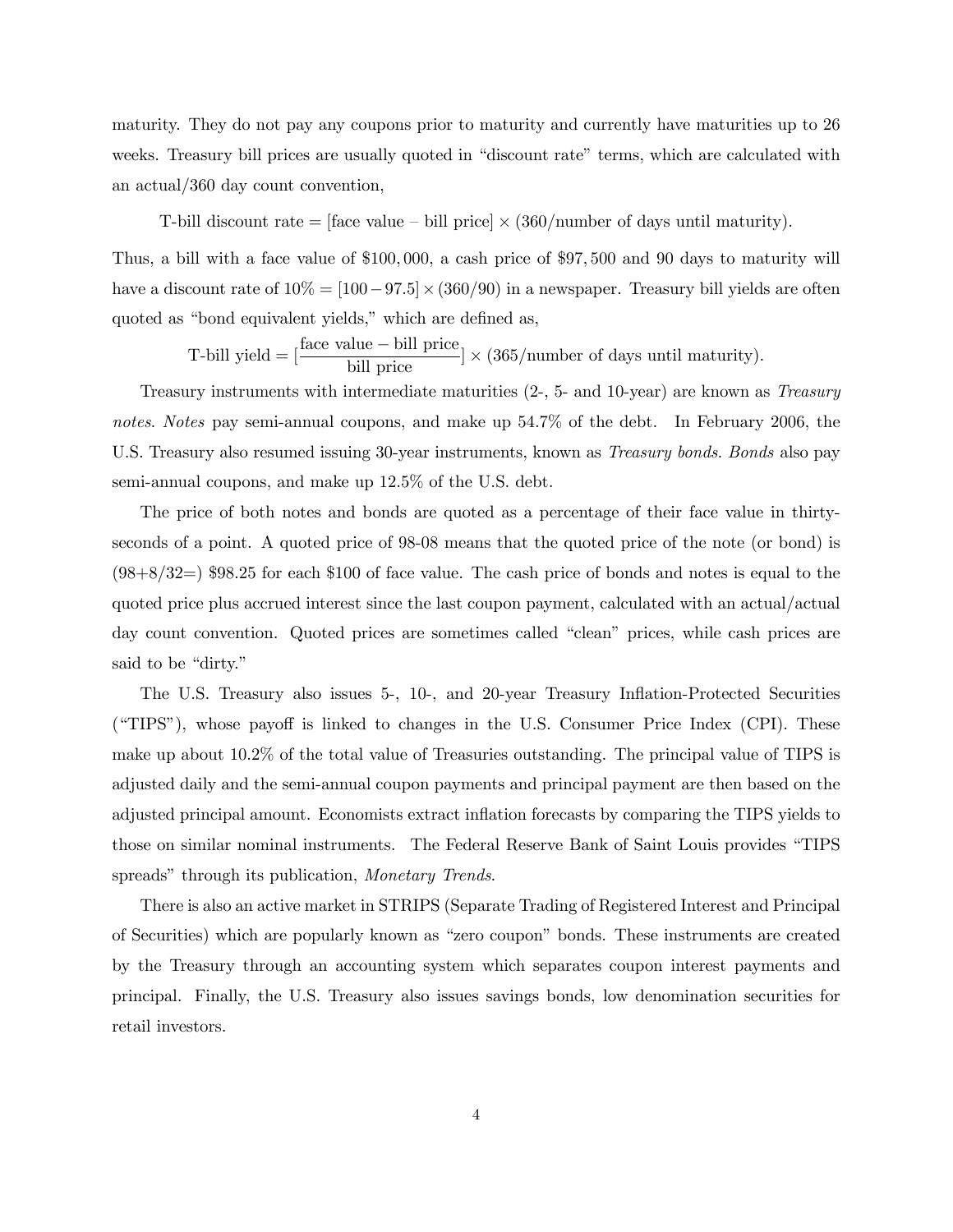## 5. Treasury Market Participants

#### 5.1 The Federal Reserve in the Treasury Market

The Federal Reserve Bank of New York, under the guidance of the Federal Open Market Committee (FOMC), is a uniquely important player in the Treasury market. The FOMC meets approximately every six weeks to review economic conditions and determine a target for the federal funds rate, the rate at which U.S. banks borrow/lend reserve balances from/to each other. The manager of the Open Market Desk (a.k.a., "the Desk") at the Federal Reserve Bank of New York is responsible for ensuring that the average federal funds transaction is close to the target by buying and selling Treasury instruments (primarily short-term). In practice, the Desk accomplishes this in two ways. First the Desk buys sufficient Treasuries to satisfy most but not all the markets' demand for deposits at the Fed. Secondly, the Desk buys Treasuries via repurchase (repos) agreements (overnight and for terms of several days) to achieve a desired repo rate that influences the federal funds rate and other short-term interest rates through arbitrage.

To determine day-to-day actions, every morning, staff at both the Division of Monetary Affairs of the Board of Governors of the Federal Reserve System and the Desk forecast that day's demand for reserve balances. The Desk staff also consults market participants to get their views on financial conditions. The relevant Desk and Board staffs then exchange views in a 9 am conference call. Finally, the relevant Desk staff, the Board staff, and at least one of the voting Reserve Bank Presidents then confer during a second conference call at about 9:20 am. The Desk staff summarizes market conditions, projects actions for the day and asks the voting Reserve Bank President(s) for comments. Open market operations commence shortly after the conclusion of this call.

When the Desk buys Treasuries, it increases available liquidity (reserves) in debt markets and tends to lower interest rates. Selling Treasuries has the opposite effect, lowering reserves and raising interest rates. If the intention is to make a permanent change in reserves, then outright purchases or sales are undertaken. In contrast, if the Desk anticipates that only temporary changes in reserves are necessary, it uses repos (for purchases) or reverse repos (for sales). Bernanke [7] notes that actual open market sales of debt instruments are rare; it is more common for the Federal Reserve to allow such securities to expire without replacing them. Both open market sales and allowing the Fed's securities to expire have the same balance sheet effects: The Fed holds fewer bonds and more cash, while the public will hold more bonds and less cash.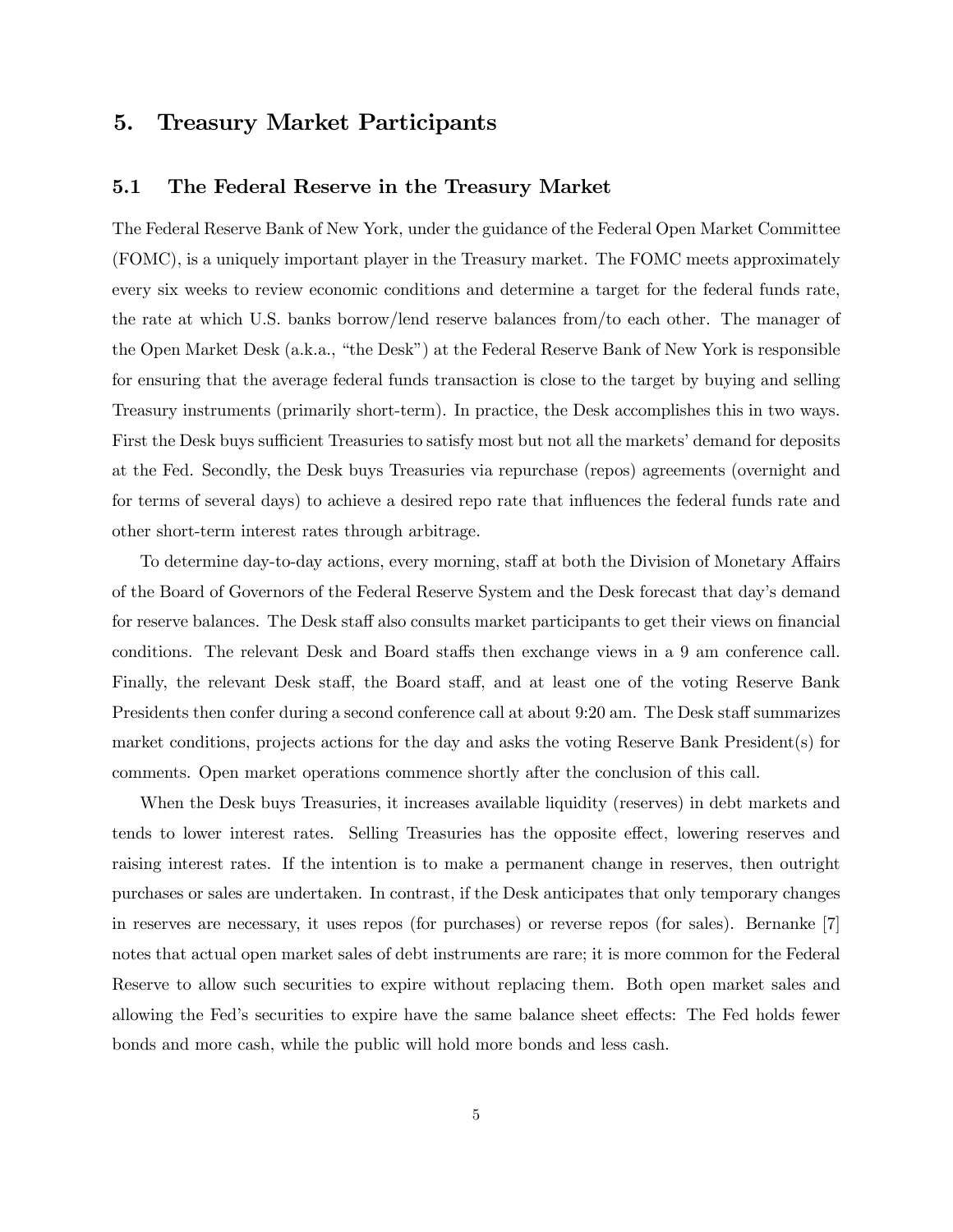The Federal Reserve provides several valuable references on its operating procedures. The Annual Report of the Markets Group of the Federal Reserve Bank of New York describes open market operations and current procedures (Federal Reserve Bank of New York, Markets Group [26]). Meulendyke [57] provides a comprehensive view of Federal Reserve monetary policy operations with a historical perspective. Akhtar [1] explains how monetary policy is decided and how such policies affect the economy. Finally, Harvey and Huang [43] gives some historical perspective on operating procedures in the 1980s.

#### 5.2 Primary dealers

Among the most important private sector players in the Treasury markets are the 21 primary dealers. The Federal Reserve Bank of New York explains that primary dealers must "participate meaningfully in both the Fed's open market operations and Treasury auctions and...provide the Fed's trading desk with market information and analysis that are helpful in the formulation and implementation of monetary policy." The Federal Reserve does not regulate primary dealers, but does subject them to capital requirements. The Federal Reserve can withdraw a firm's primary dealer designation if it fails to participate in auctions or open market operations or if its capital reserves fall below desired levels.

The daily average trading volume in U.S. Government securities of all the primary dealers was approximately \$550 billion during 2005.

### 5.3 Interdealer Brokers

Prior to 2000, voice-assisted brokers dominated secondary market trading in Treasuries. Except for Cantor-Fitzgerald, all these brokers reported their trading activity to GovPX, a consortium. In the face of demands by the Securities and Exchange Commission and bond market dealers for greater transparency, five IDBs formed GovPX as a joint venture in 1991. In March 1999, Cantor-Fitzgerald opened up its internal electronic trading platform, eSpeed, to clients. The eSpeed system quickly grabbed a dominant market share, and Cantor Fitzgerald spun off eSpeed as a public company in December 1999. In 2000, a competing electronic brokerage, BrokerTec, joined the market. As in foreign exchange and equity markets, most interdealer and institutional trading in Treasuries quickly migrated from voice networks to these electronic communications networks (ECNs), which have dominated trading in Treasury instruments since 2001. Mizrach and Neely [58] describe the transition from voice assisted trading, largely through the primary dealers, to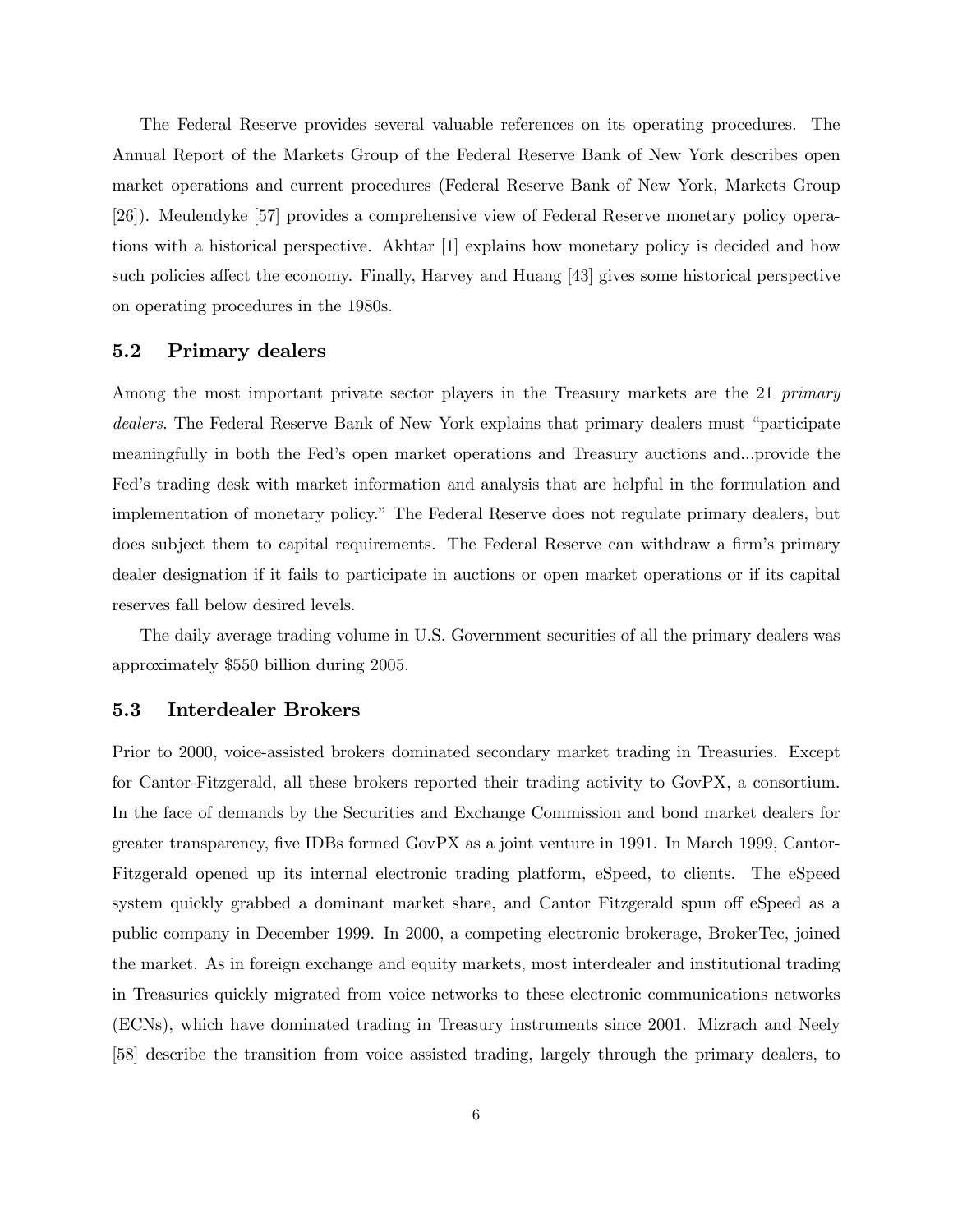electronic trading in the Treasury market.

As of November 2007, the two dominant ECNs are eSpeed and BrokerTec. London-based ICAP, PLC, owns BrokerTec while eSpeed merged in the summer of 2007 with BGC, another London based interdealer brokerage. eSpeed and ICAP compete for both on- and off-the-run liquidity. Hilliard Farber and Tullett-Prebon hold the largest brokerage share outside of the dominant two platforms.

### 6. Stages of the Treasury Bond Market

The sale of Treasuries undergoes four distinct phases: when issued, primary, on-the-run and offthe-run. Each of these stages has a distinct market structure.

#### 6.1 The Primary Market

In the *primary* market, the U.S. Treasury sells debt to the public via auction. The U.S. Treasury usually publishes a calendar of upcoming tentative auction dates on the first Wednesday of February, May, August, and November and bids may be submitted up to 30 days in advance of the auction. In practice, however, the Treasury only announces firm auction information several days in advance and most bids are submitted at that time. Since August 8, 2002, the Treasury has made auction announcements (for all new securities) at 11:00 AM Eastern Time (ET). 13- and 26-week bills are auctioned weekly; 2- and 5-year notes are auctioned monthly; 10-year notes are auctioned eight times a year. 30-year bonds, which were reintroduced on February 9, 2006 after a five year hiatus, are auctioned four times a year.

The U.S. Treasury has used a single price auction exclusively since November 1998. Garbade and Ingber [35] discuss the transition from multiple price auctions to the current format single price auctions. All securities are allocated to bidders at the price that, in the aggregate, will result in the sale of the entire issue. This mitigates the risk of a "buyer's curse"–the highest bidder paying more than other auction participants. To prevent a single large buyer from manipulating the auction, the Treasury restricts anyone from buying more than 35% of any single issue. Bids may be submitted up to thirty days prior to the auction, and large institutions make use of the Treasury Automated Auction Processing System (TAAPS). Retail investors can participate through the Treasury Direct program. The Treasury allocates a portion of nearly every auction to small investors at the same price as the large institutions. These are called non-competitive bids, and they are quantity only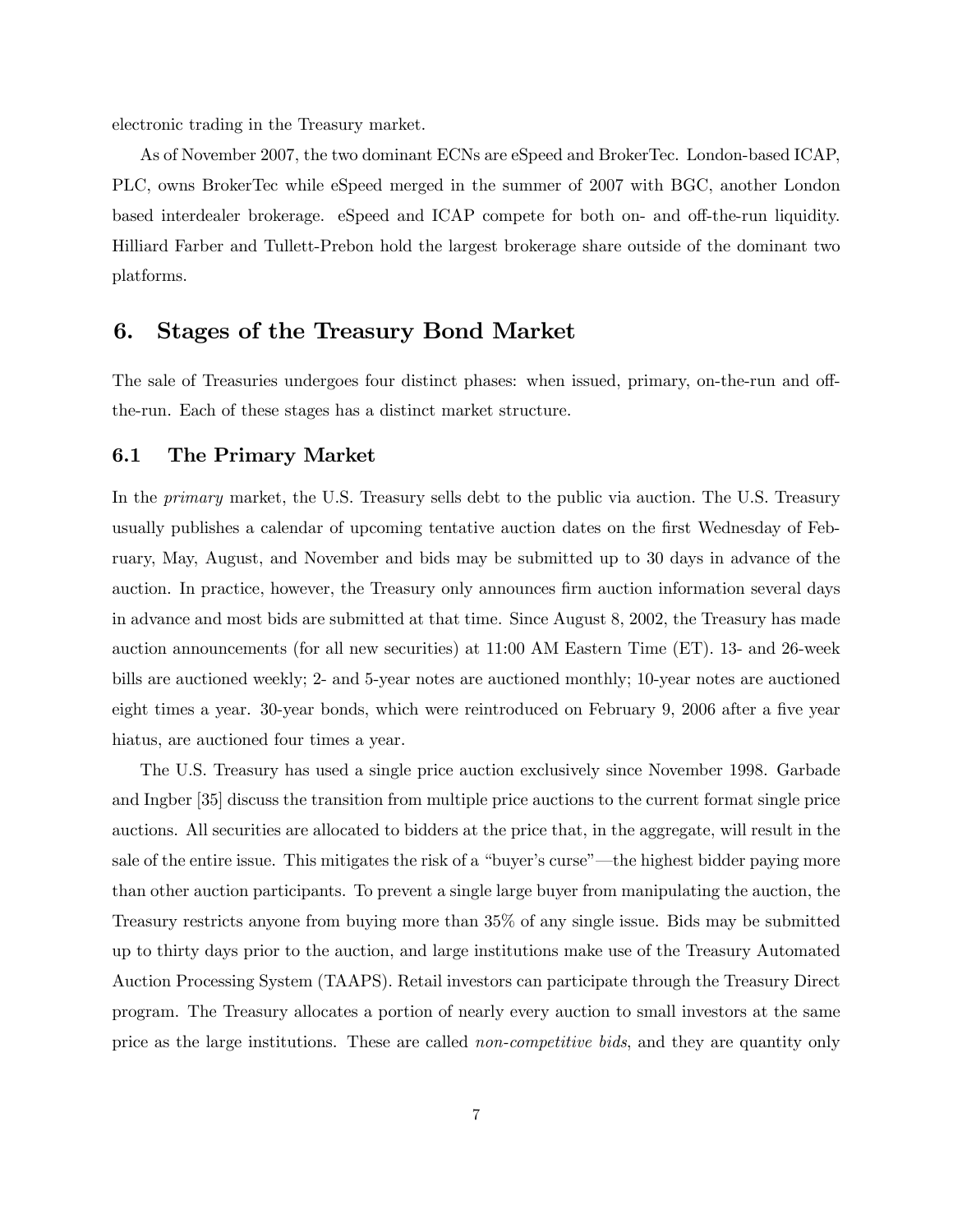orders that are filled at the market clearing price.

Primary dealers dominate the auction process. In 2003, they submitted 86% of auction bids, totalling more than \$6 trillion. They were awarded \$2.4 trillion, or 78% of the total auction supply.

### 6.2 The Secondary Market

The secondary market is composed of the when-issued, on-the-run and off-the-run issues.

#### When-Issued

Even prior to the primary auction, there is an active forward market in Treasury securities (apart from TIPS) that are about to be issued. Trading in the when-issued security market typically begins several days prior to an auction and continues until settlement of auction purchases. Nyborg and Sundaresan [61] document that when-issued trading provides important information about auction prices prior to the auction and also permits market participants to reduce the risk they take in bidding. Fabozzi and Fleming [25] estimate that 6% of total interdealer trading is in the when-issued market. Just prior to auctions though, these markets become substantially more active. In the bill market, when-issued trading volume exceeds the volume for the bills from the previous auction.

#### On-the-Run

Upon completion of the auction, the most recently issued bill, note or bond becomes *on*the-run and the previous on-the-run issue goes off-the-run. Overall Treasury trading volume is concentrated in a small number of on-the-run issues. Trading in these benchmark on-the-run issues, which Fabozzi and Fleming [25] say constitutes approximately 70% of total trading volume, has migrated almost completely to the electronic networks. Mizrach and Neely [58] estimate a 61% market share for the BrokerTec platform and a 39% share for eSpeed in 2005, which is consistent with industry estimates.

#### Off-the-Run

With more than 200 off-the-run issues trading in October 2007–44 bills, 116 notes, and 45 bonds–most off-the-run volume takes place in voice and electronic interdealer networks. Barclay, Hendershott and Kotz [5] document the fall in ECN market share when issues go off the run. They also report that transaction volume falls by more than 90%, on average, once a bond goes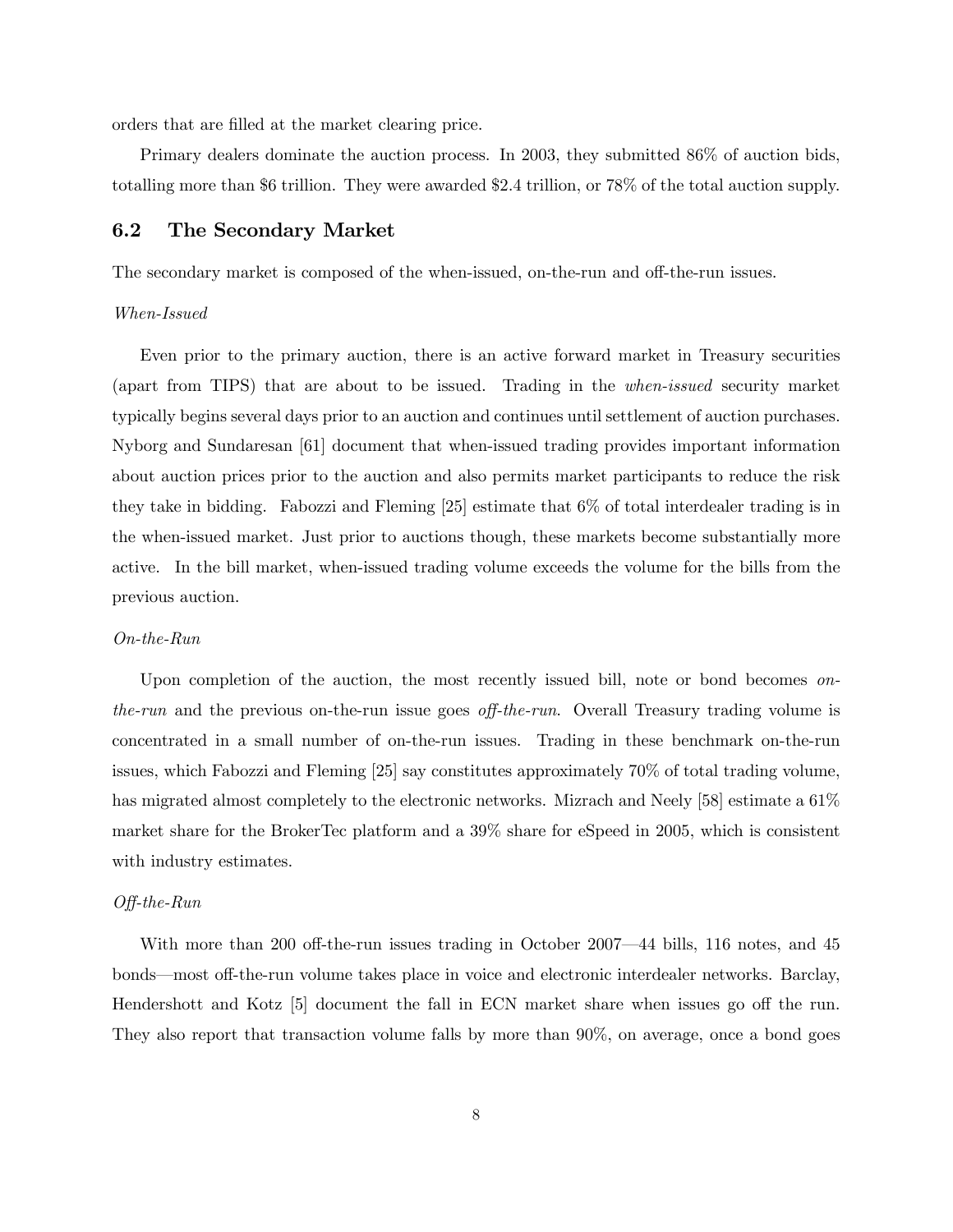off-the-run. The ECN market share falls from 75.2% to 9.9% for the 2-year notes, from 83.5% to 8.5% for the 5-year notes, and from 84.5% to 8.9% for the 10-year notes. Several IDBs handle most off-the-run securities trading.

#### On- versus Off-the-Run Liquidity and Prices

Off-the-run securities trade at a higher yield (lower price) than on-the-run securities of similar maturity. Many researchers have attempted to explain the yield differential with relative liquidity. Vayanos and Weill [68] utilize a search theoretic model that is motivated by the fact that bonds may be difficult to locate once they go off-the-run. Goldreich, Hanke, and Nath [36] compare onthe-run and off-the-run Treasuries and show that the liquidity premium depends primarily on the amount of remaining future liquidity, which is highly predictable. The study exploits the fact that the liquidity of a Treasury is predictable. Duffie [18] argues that legal or institutional restrictions on supplying collateral induces "special" repo rates that are much less than market riskless interest rates. The price of the underlying instrument is increased by the present value of the savings in borrowing costs.

#### Supply Variation and Prices

Although it is generally accepted that the on-the-run premium is due to greater liquidity, the theoretical relation between the supply of a given bond issue and prices is not clear. Do issue sizes produce lower yields (higher prices) through their liquidity effects or whether downwardsloping demand for individual securities would produce higher prices (lower yields) for larger issues? Empirically, the evidence is mixed. Simon [65], [66], Duffie [18], Seligman [64] and Fleming [29] find that the larger issues lead to lower prices (higher yields), while Amihud and Mendelson [2], Kamara [51], Warga [69], and Elton and Green [23] find the opposite: The liquidity effect predominates, resulting in higher prices (lower yields) for larger issues. There might be a nonlinear relationship. Liquidity may increase prices up to a certain point, but then finite demand for any individual security reduces the attractiveness of additional supply.

### 7. The Treasury Futures Market

Spot markets are not the only markets for U.S. Treasuries. The Chicago Board of Trade (CBOT) has active futures markets for 2-, 5-, 10- and 30-year U.S. Treasuries. Table 1 briefly describes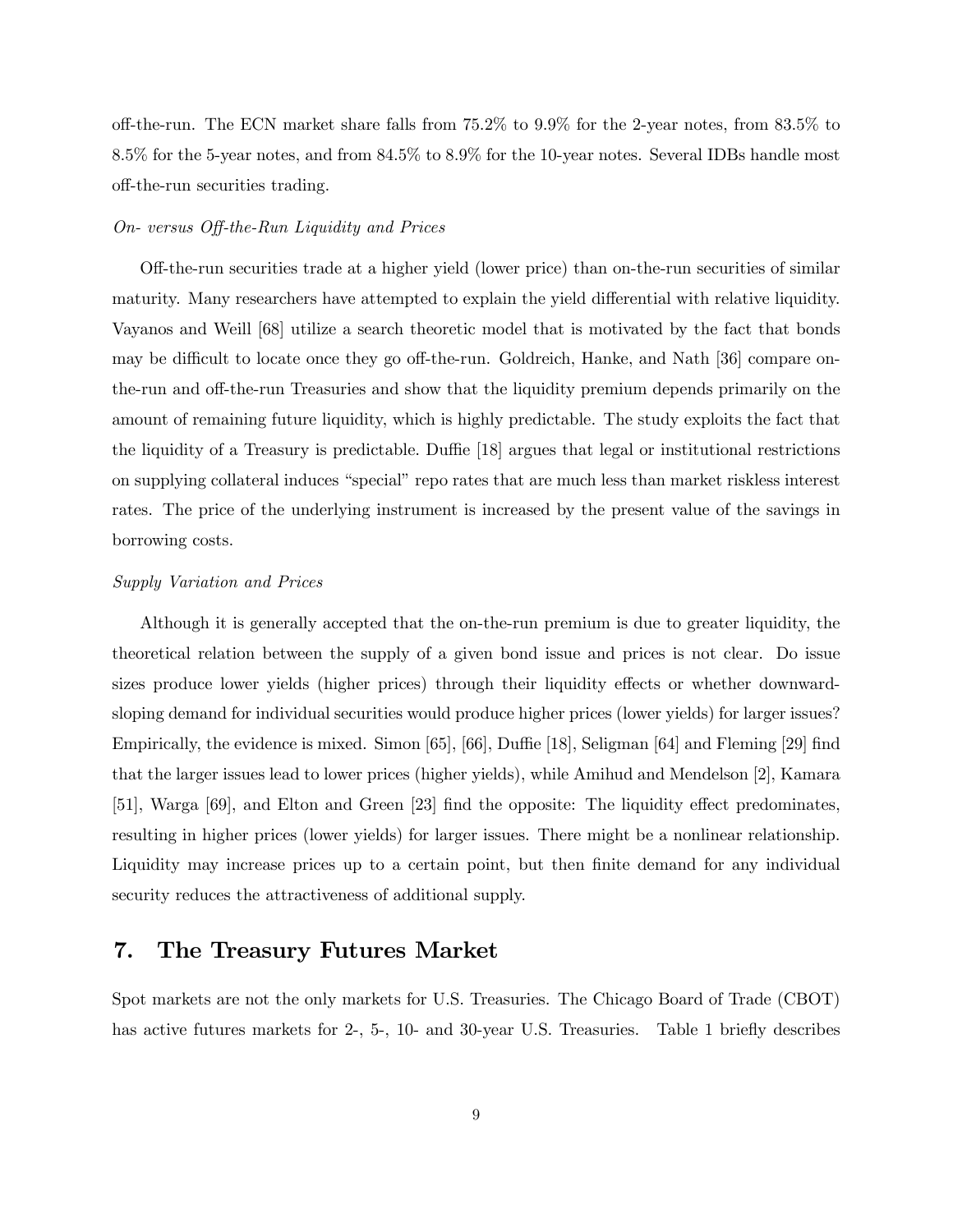the CBOT contracts and pricing conventions.

#### [INSERT Table 1 HERE]

Like other exchange-traded derivatives, Treasury futures have two advantages: trading is highly liquid and marking-to-market minimizes counterparty risk. The CBOT open auction trading hours are 7:20 am to 2:00 pm, Central Time, Monday through Friday; the CBOT electronic market functions from 6:00 pm to 4:00 pm, Central Time, Sunday through Friday. All Treasury contracts have a March-June-September-December cycle.

A variety of Treasury instruments meet the criteria to be deliverable issues. Table 1 describes the pricing conventions and the characteristics of the assets that may be delivered to satisfy the contracts. The CBOT defines "conversion factors" that adjust the quoted futures prices for the asset that is actually delivered. Despite these conversion factors, one issue will be the "cheapest to deliver." Cash prices at delivery depend on both the conversion factor for a particular bond and the interest accrued on that bond since the last coupon payment.

Although agents frequently use the futures markets for hedging or taking positions on future price movements, only a modest amount of microstructure research has focused on futures markets. Brandt, Kavajecz, and Underwood [11] show that futures and spot market order flow are useful in predicting daily returns in each market and that the type of trader influences the effect of order flow. Mizrach and Neely [59] show that futures markets contribute a substantial amount of price discovery to U.S. Treasury markets. Campbell and Hendry [12] compare price discovery in the 10-year bond and futures contracts in both the United States and Canada.

### 8. Seasonality and Announcement Effects

Seasonality and announcement effects are intimately related to the microstructure literature in that the latter seeks to explain how markets with heterogeneous agents react to the release of information.

#### 8.1 Seasonality and macroeconomic announcements

The earliest studies considered the issue of daily seasonality in Treasuries. Flannery and Protopapadakis [27] document differing day-of-the-week patterns in Treasuries and stock indices. The patterns in the prices of Treasuries securities vary by maturity and differ from those found in stock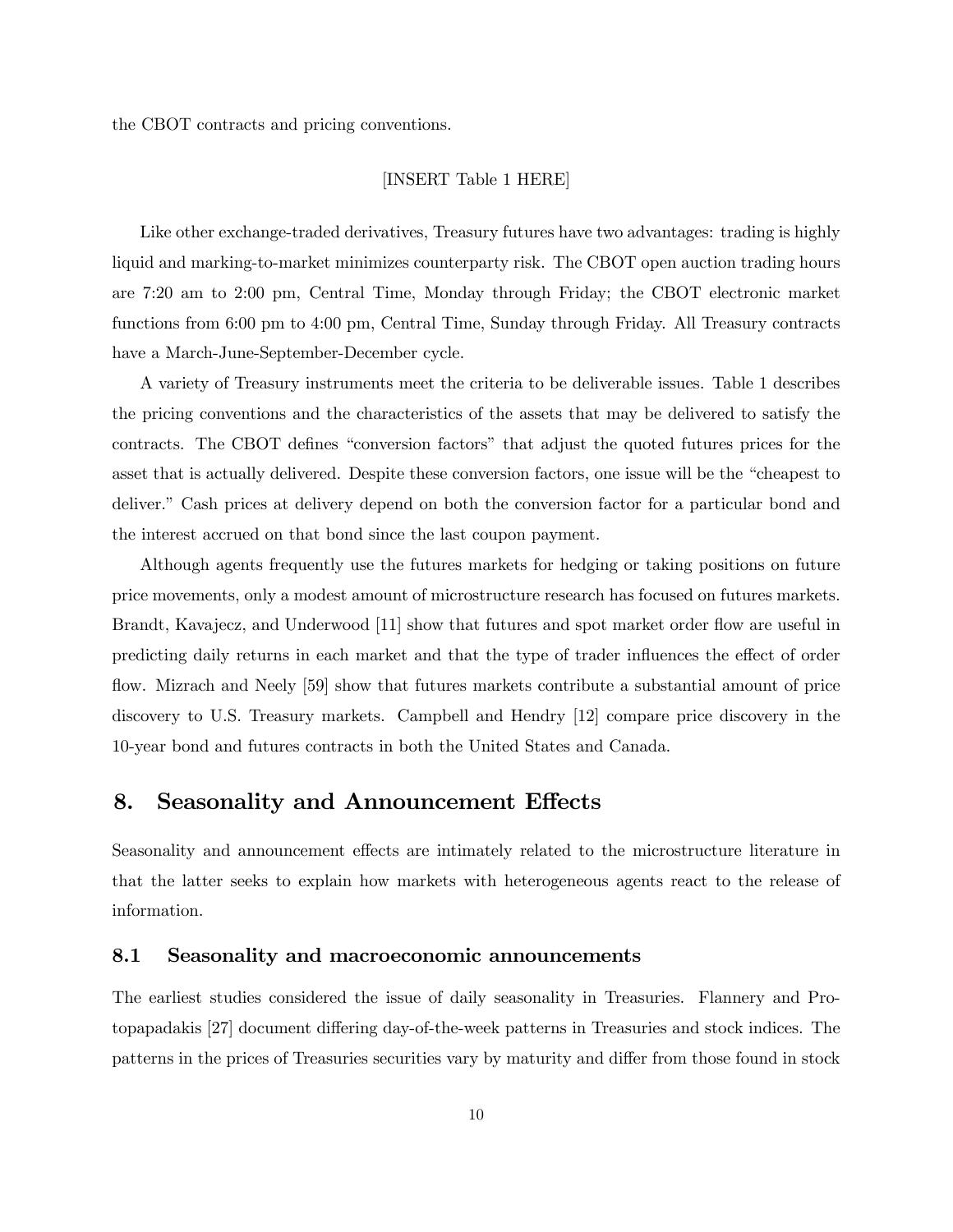indices. They conclude that no single factor explains seasonal patterns across asset classes. In contrast to this day-of-the-week effect in spot T-bills, Johnston et al. [50] find day-of-the-week effects in government national mortgage association (GNMA) securities, T-note, and T-bond futures, but not in T-bill futures. The fact that day-of-the-week effects exist in spot T-bills but not in T-bill futures points up the importance of futures settlement rules.

Later studies began to consider the effects of macro announcements on price changes, volatility, volume and spreads. Macroeconomic announcements have been an especially popular subject of study because they occur at regular intervals that can be anticipated by market participants. The existence of survey expectations about upcoming macro announcements permits researchers to identify the "shock" component of the announcement, which allows them to investigate the differential effects of anticipated and unanticipated news releases of different magnitudes.

Ederington and Lee [20] [21] did the seminal modern work with intraday data on macro announcement effects in bond markets. They found that volatility increases before the announcement and remains elevated for some time afterwards. The employment, PPI, CPI and durable goods orders releases produce the greatest impact of the 9 significant announcements, out of 16 studied. Ederington and Lee [22] follow up on their earlier studies by linking the literatures on seasonality and announcements in the bond market. Comparing the contributions of past volatility, seasonality and announcements in predicting intraday volatility bond futures data and exchange rates, these authors argue that announcements account for much of the apparent seasonality in interest rate volatility.

One of the earliest important results was that bond market prices react more strongly to macro announcements than do equity markets. Fleming and Remolona [32] [34] examined the 25 largest price changes in the GovPX data and related them all to macroeconomic announcements. Fleming and Remolona [34] note: "In contrast to stock prices, U.S. Treasury security prices largely react to the arrival of public information on the economy." Fleming and Remolona [32] [33] attribute the relative sensitivity of bond markets to the fact that bond prices depend only on expected discount rates while stock prices are also determined by future expected dividends. Macro announcements can have little or no effect on stock prices if their effects on expected dividends and discount rates offset each other.

Several studies used more sophisticated econometric procedures to evaluate the impact of announcements on persistence in volatility in a full model. Jones, Lamont and Lumsdaine [49] exam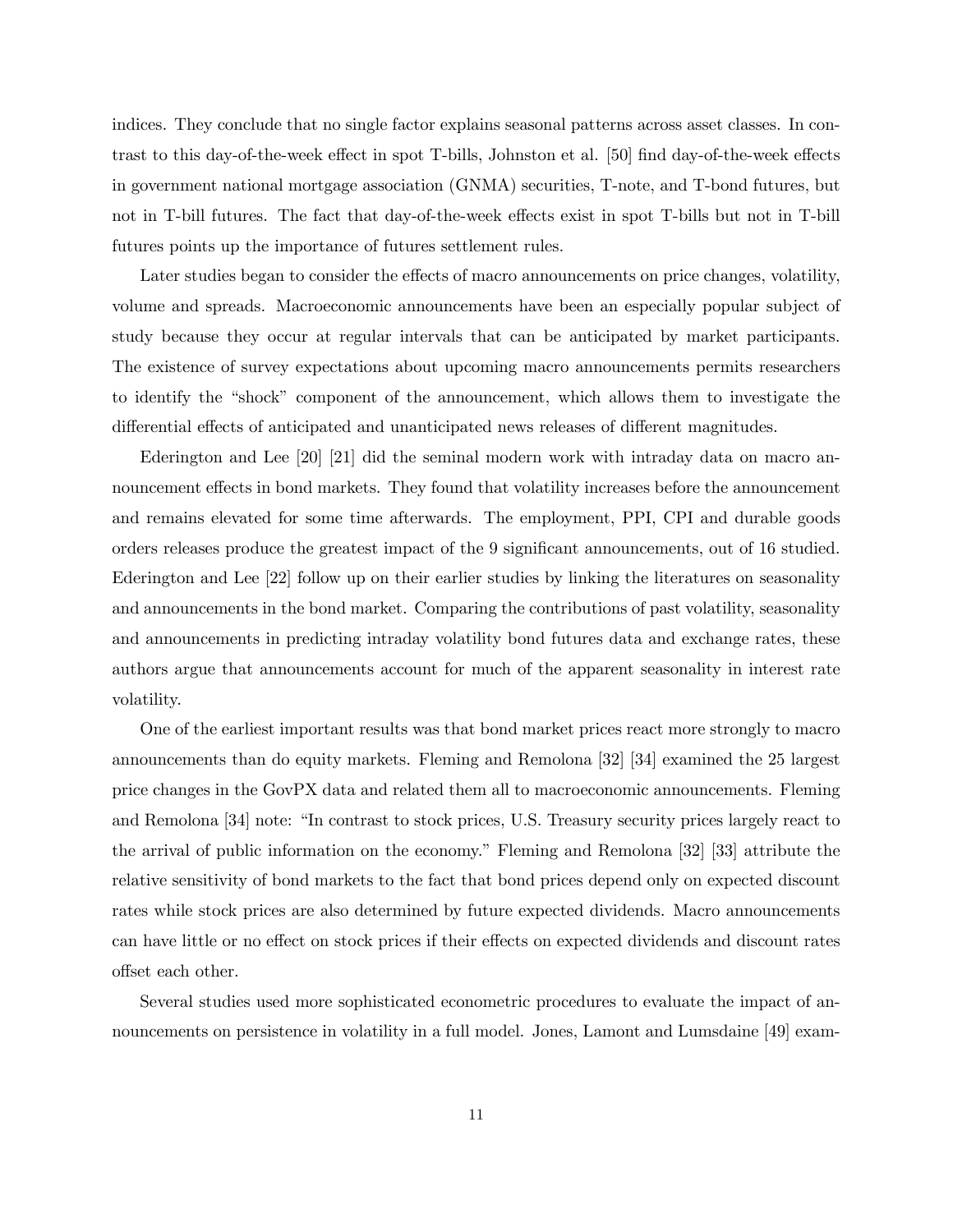ine volatility patterns in the 5-year Treasury market around U.S. announcements. Daily volatility from an ARCH-M does not persist for days after announcements and the authors interpret this as indicating that agents rapidly incorporate announcement information into prices. Weekly volatility displays a U-shaped pattern; the largest price changes occur on Mondays and Fridays. Further, Jones, Lamont and Lumsdaine [49] find a risk premium in returns on days of announcements. Bollerslev, Cai, and Song [8] also consider the interaction of announcements and persistence in volatility with 5-minute U.S. Treasury bond data. Modeling the intraday volatility patterns and accounting for announcements reveals long-memory in bond market volatility.

An important issue in microstructure is the determination of bid-ask spreads. Balduzzi, Elton, and Green [4] use intraday GovPX data to look at the effects of macro announcements on volume, prices and spreads. Confirming previous findings, prices adjust to news within one minute while increases in volatility and volume persist for up to 60 minutes. Spreads initially widen but then return to normal after 5 to 15 minutes. News releases explain a substantial amount of bond market volatility. Importantly, Balduzzi, Elton, and Green [4] argue that the differential impact of news on long and short bond prices indicates that at least two factors will be needed for models of the yield curve. They also present evidence that discontinuities (jumps) will be important in modeling bond prices.

Some recent papers have relaxed the restrictive assumption that announcements influence Treasury market variables in a linear, symmetric fashion. For example, Christie-David, Chaudhry, and Lindley [15] allow the effects of announcement shocks to depend on the size and sign of the shock. They measure these nonlinear effects on the intraday 10- and 30-year Treasury futures from 1992 to 1996.

Most studies of the effects of volatility have measured such variation with some function of squared returns. One can use the volatility implied by options prices, however, to measure expected volatility over longer horizons. Heuson and Su [45], for example, show that implied volatilities from options on Treasuries rise prior to macro announcements and that volatilities quickly return to normal levels after announcements. Beber and Brandt [6] use intraday, tick data from 1995 to 1999 to determine that macro announcements reduce the variance of the option-implied distribution of U.S. Treasury bond prices. The content of the news and economic conditions explain these changes in higher-order moments. The study attributes the results to time-varying risk premia rather than relative mispricing or changing beliefs.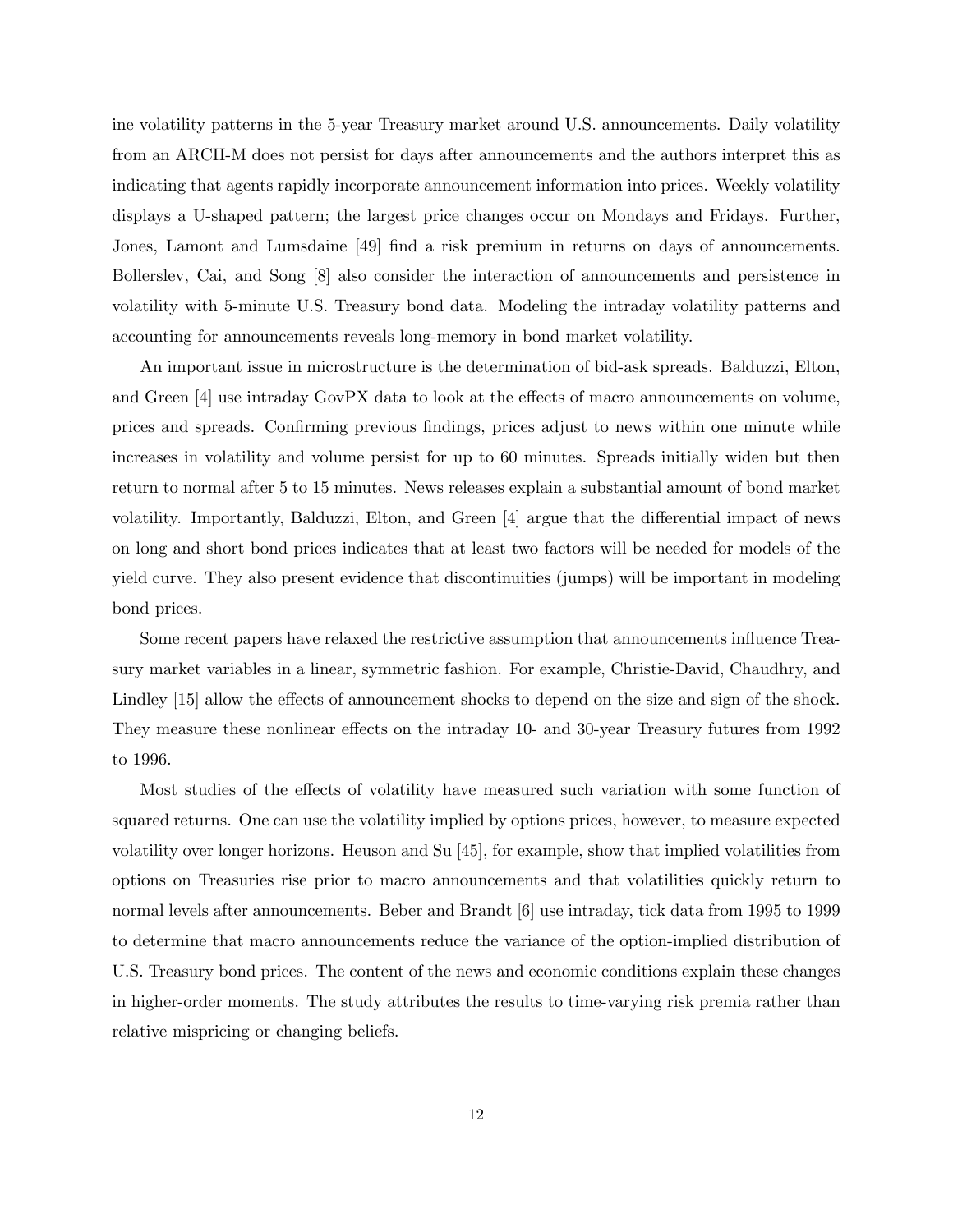In a comprehensive study of the impact of U.S. macroeconomic announcements across asset markets, Andersen, Bollerslev, Diebold and Vega [3] study the reaction of international equity, bond and foreign exchange markets. They confirm that U.S. macroeconomic news drives bond prices, as well as those of the other assets.

### 8.2 Monetary policy announcements

Researchers have carefully investigated the effects of the Federal Reserve's actions on the Treasury market. While the literature has examined the effect of a wide variety of monetary policy behavior and communications–e.g., open market operations, FOMC news releases, speeches, etc.–on many aspects of Treasury market behavior, a large subset of these papers deal with one specific topic: The effect of federal funds target changes on the Treasury yield curve.

#### 8.2.1 Federal funds target changes and the Treasury yield curve

The "expectations hypothesis of the term structure" motivates research on how the short- and long-end of the Treasury yield curve react to unexpected changes in the federal funds target rate. That is, if the FOMC increases overnight interest rates, how does this change short- and long-term rates?

Using data on 75 changes in the federal funds target from September 1974 through September 1979, Cook and Hahn [16] find that these target changes caused larger movements in short-term rates than in intermediate- and long-term Treasury rates. A difficulty with interpreting the Cook and Hahn [16] results is that efficient markets presumably can often anticipate most or all of a target change and such expectations are already incorporated into the yield curve. To confront this problem, Kuttner [53] decomposes target changes into anticipated and unanticipated components, finding–unsurprisingly–that Treasury rates respond much more strongly to unanticipated changes and that the results are consistent with the expectations hypothesis of the term structure. That is, the anticipated component of an interest rate change does not affect expectations. Hamilton [41] carefully reexamines the work of Kuttner [53], showing that it is robust to uncertainty about the dates of target changes and the effect of learning by market participants.

Poole and Rasche [62] also decompose federal funds target changes into expected and unexpected components–but use a later contract month than Kuttner [53] to avoid problems associated with computation of the contract payoff. They find that interest rates across the maturity spectrum fail to respond to the anticipated components of the changes in the intended funds rate.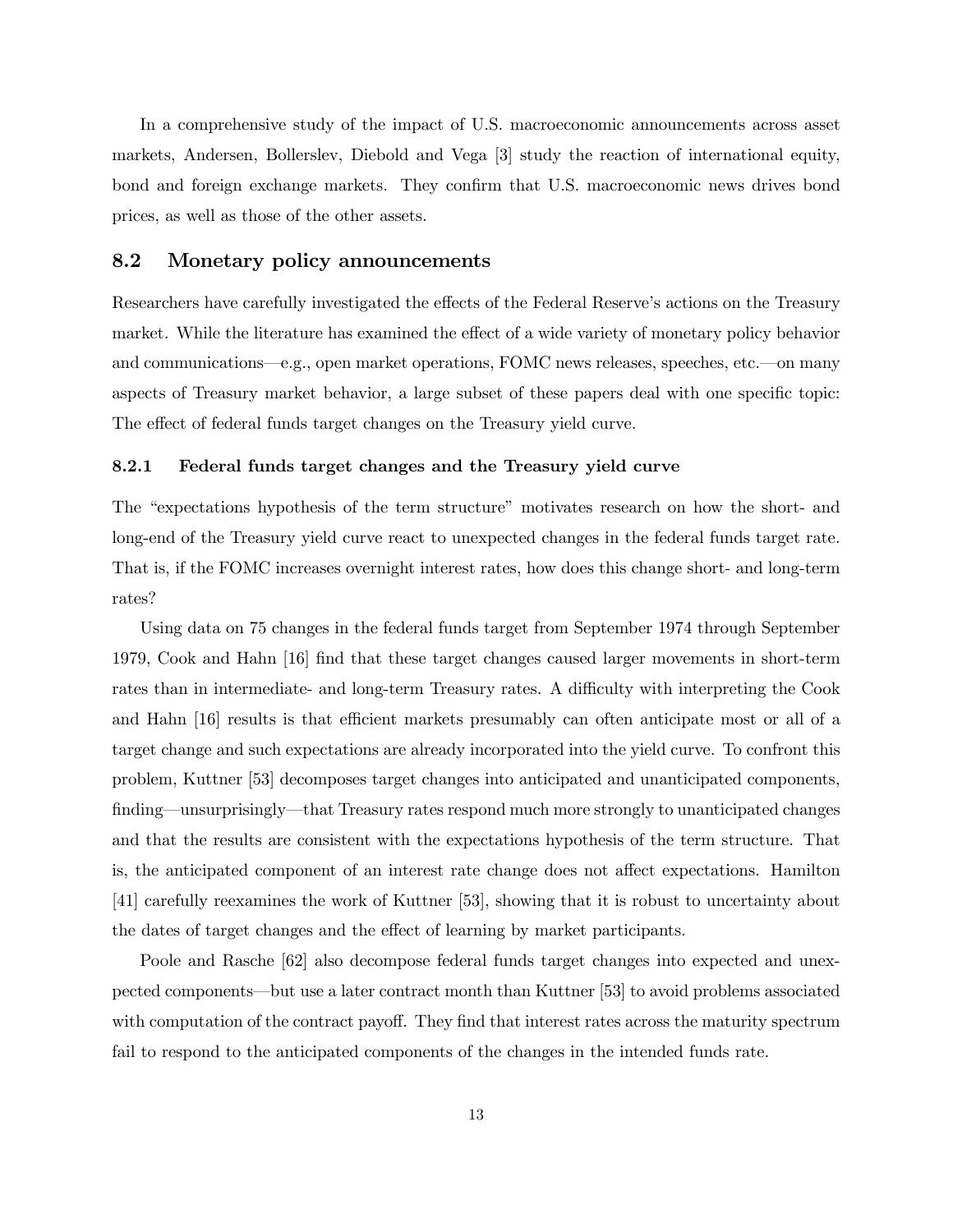Poole, Rasche and Thornton [63] consider how changes in FOMC procedures affect the impact of target changes on interest rates. This study first succinctly describes the changes in FOMC procedures in the 1990s. The FOMC began to contemporaneously announce policy actions in 1994 and adopted this as formal policy in 1995. Starting in August 1997, each policy directive has included the quantitative value of the "intended federal funds rate." And since 1999, the FOMC has issued a press release after each meeting with the value for the "intended federal funds rate" and, in most cases, an assessment of the balance of risks. After describing such procedural changes, Poole, Rasche and Thornton [63] go on to consider the response of the Treasury yield curve to funds rate target changes both before and after the FOMC began contemporaneously announcing target changes in 1994. In doing so, these authors account for measurement error in expectations and uncertainty about the dates of target changes and even whether market participants understood that the Federal Reserve was targeting the funds rate prior to 1994. They assess the market's knowledge of targeting by examining news reports. While short-rates respond similarly in both subperiods, long rates do not respond as strongly to funds rate target changes after 1994. The authors interpret their results as being consistent with the Fed's greater transparency about longrun policy in the second subsample. With long-run expectations more firmly anchored, unexpected changes in the funds target have smaller effects on long rates.

One puzzle that has emerged from this literature is that the average effect of changes in the federal funds target on the yield curve is modest, despite the facts that such changes should be an important determinant of the yield curve and that yields are highly volatile around FOMC announcements. Fleming and Piazzesi [31] claim to partially resolve this puzzle by illustrating that such yield changes depend on the shape of the yield curve.

This literature on the reaction of the Treasury market to monetary policy has become progressively more sophisticated in assessing market expectations of Fed policy and modeling institutional features of the futures market and Fed operations. Nevertheless, the underlying conclusion that unanticipated target changes lead to large price increases on short-term Treasuries and smaller changes on the prices of long-term Treasuries has been remarkably robust.

#### 8.2.2 Other Federal Reserve behavior and the Treasury market

There has been a substantial literature analyzing how other types of Federal Reserve behavior have influenced the Treasury market. The literature has considered open market operations, FOMC statements, Congressional testimonies, and FOMC member speeches.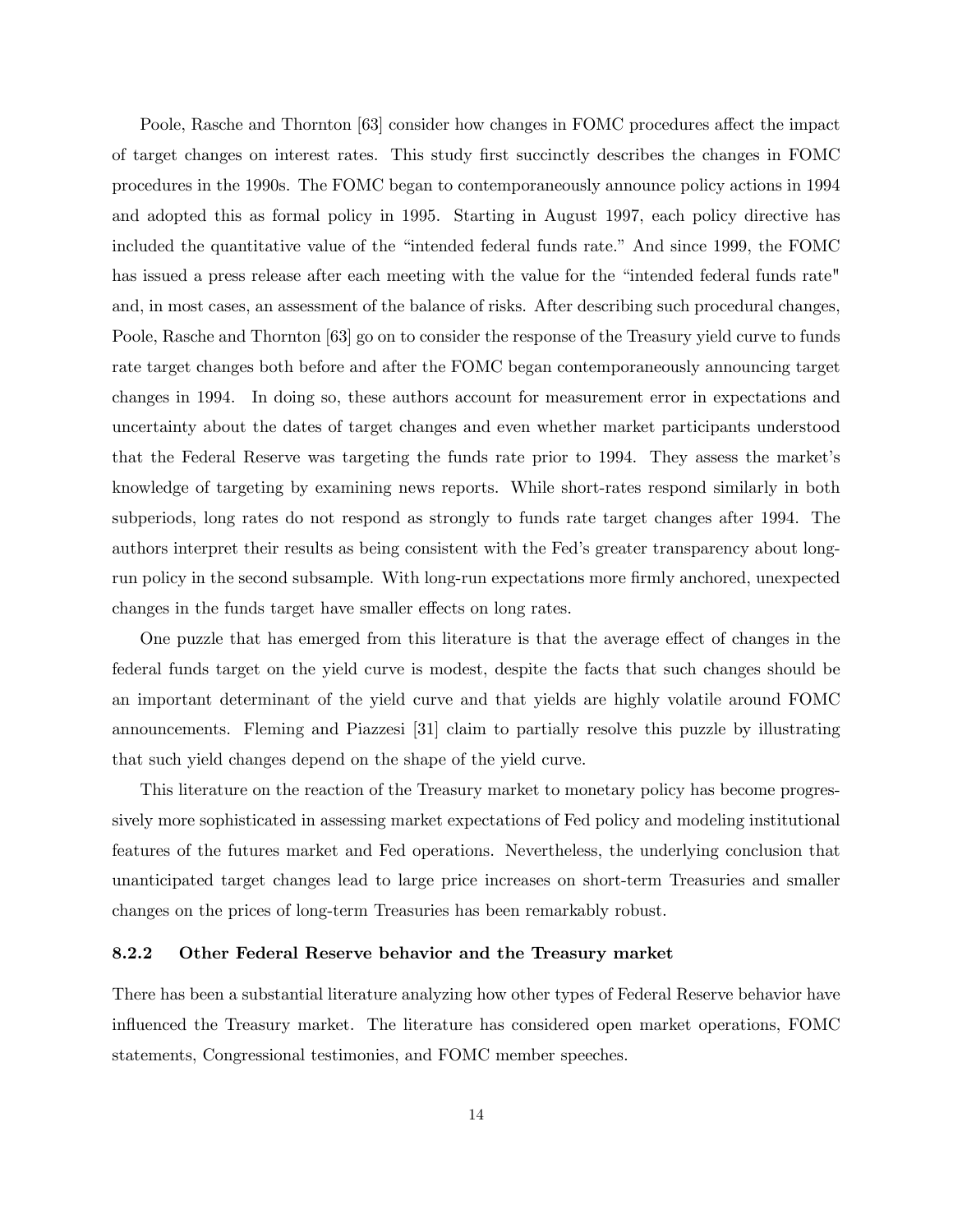Open market operations are similar to macroeconomic announcements in that they are potentially important bond market events, occurring at regularly scheduled times. Harvey and Huang [43] used intraday data from 1982 to 1988 to examine how Federal Reserve open market operations influenced foreign exchange and bond markets. The paper finds that Treasury market volatility increases during open market operations, irrespective of whether they add or drain reserves. Oddly, volatility increases even more during the usual time for open market operations if there are no such transactions. The authors interpret this finding as indicating that open market operations actually smooth volatility.

Early studies made the simplifying assumption that the effect of macro announcements on the Treasury market was constant over time. This is not necessarily the case, of course. For example, the effect of macro announcements on the Treasury market might depend on monetary policy priorities. Kearney [52] characterizes the changing response of daily 3-month Treasury futures to the employment report over 1977 to 1997 and relates it to the changing importance of employment in the Fed's reaction function.

de Goeij and Marquering [17] also considers how both macro announcements and monetary policy events affect the U.S. Treasury market. Using daily data from 1982 to 2004 de Goeij and Marquering [17] find that macro news announcements strongly affect the daily volatility of longerterm Treasury instruments while FOMC events affect the volatility of shorter-term instruments.

Some studies have explored more esoteric components of information about monetary policy. Boukus and Rosenberg [9], for example, use Latent Semantic Analysis to decompose the information content of FOMC minutes from 1987 to 2005. They then relate the information content to current and future economic conditions. Chirinko and Curran [13] argue that Federal Reserve speeches, testimonies, and meetings increase price and trading volatility on the 30-year bond market. FOMC meetings are the most important of the events considered. They go on to consider whether these Federal Reserve events merely create noise or transmit information about the future policy decisions or the state of the economy. They conclude that such events may reduce welfare by "overwhelming private information," creating herding behavior.

#### 8.3 Announcements and Liquidity Variation

The literature on variation in liquidity and price effects overlaps with the literature on macroeconomic announcements. The seminal work of Amihud and Mendelson [2] showed that yields on short-time-to-maturity Treasuries vary inversely with liquidity. That is, more liquid assets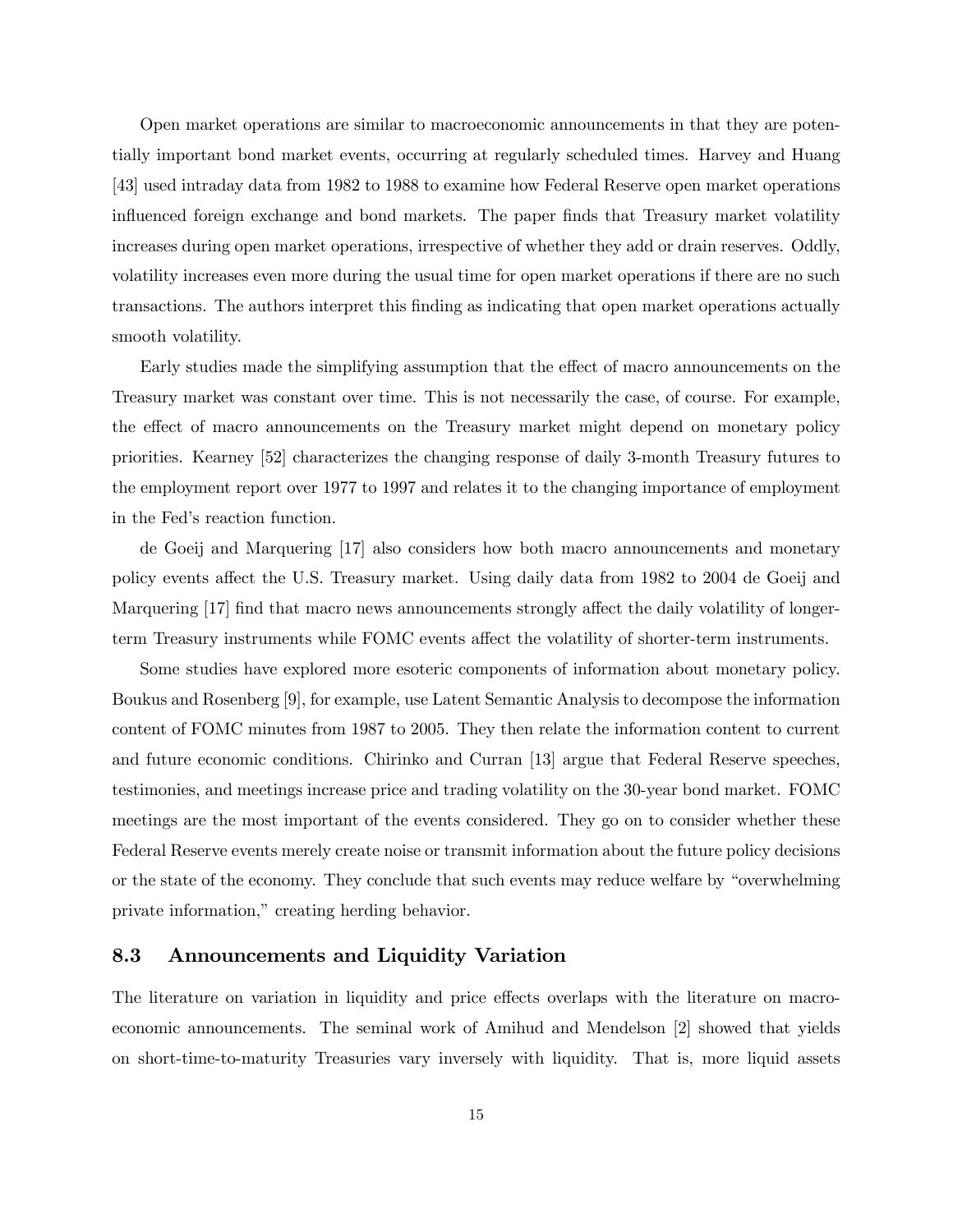have lower yields/higher prices. Harvey and Huang [43] discovered elevated volatility in interest rate (and foreign exchange) futures markets, in the first 60-70 minutes of trading on Thursdays and Fridays. Ederington and Lee [20] confirmed Harvey and Huang [43]'s speculation that major macroeconomic announcements–especially the employment report, the PPI, the CPI, and durable goods orders–create the intraday and intraweek patterns in the volatility of Treasury bond futures. Volatility is very high after announcements and remains elevated for hours. Fleming and Remolona [32] extend this work to show that the 25 greatest surges in activity in the 5-year on-the-run bond market came on macroeconomic announcement days, within 70 minutes of the announcement. The most important announcements for trading surges were employment reports, fed funds targets, 30 year auctions, 10-year auctions, the CPI, NAPM surveys, GDP, retail sales, and 3-year auctions. Releases that affect prices also matter for trading activity. Fleming and Remolona [32] observe that timeliness, the degree of surprise in the announcement and market uncertainty also increase announcements' impact on trading.

Researchers continued to explore the impact of variation in liquidity caused by other events. For example, Fleming [28] exploits exogenous variation in Treasury issuance to show that securities that are "reopened"–the Treasury sells additional quantities of existing securities–have greater liquidity, lower spreads, than comparable assets. Paradoxically, this higher liquidity does not produce lower yields for the reopened securities.

More recent papers have explored variation in liquidity and volatility across markets. Chordia, Sarkar and Subrahmanyam [14] estimate a vector autoregression (VAR) in liquidity and volatility variables in stock and bond markets. They find that common factors make the variables' innovations highly correlated. Volatility shocks predict liquidity variables.

#### 8.4 End-of-the-year patterns in one-month Treasury Bills

The previous sets of papers studied daily and intraday seasonality, often as caused by macroeconomic or Federal Reserve announcements. Short-term Treasury bills also exhibit year-end seasonality, however. Market participants consider Treasury market instruments of 30 days or less to be highly liquid, close—but not perfect—substitutes for cash. The fact that short-term Treasuries are not perfect substitutes for cash is presumably what allows the New York Desk to use open market operations to manipulate short-term interest rates through a liquidity effect. A peculiar year-end pattern in one-month Treasury yields reinforces this evidence that such Treasuries are not perfect substitutes for cash.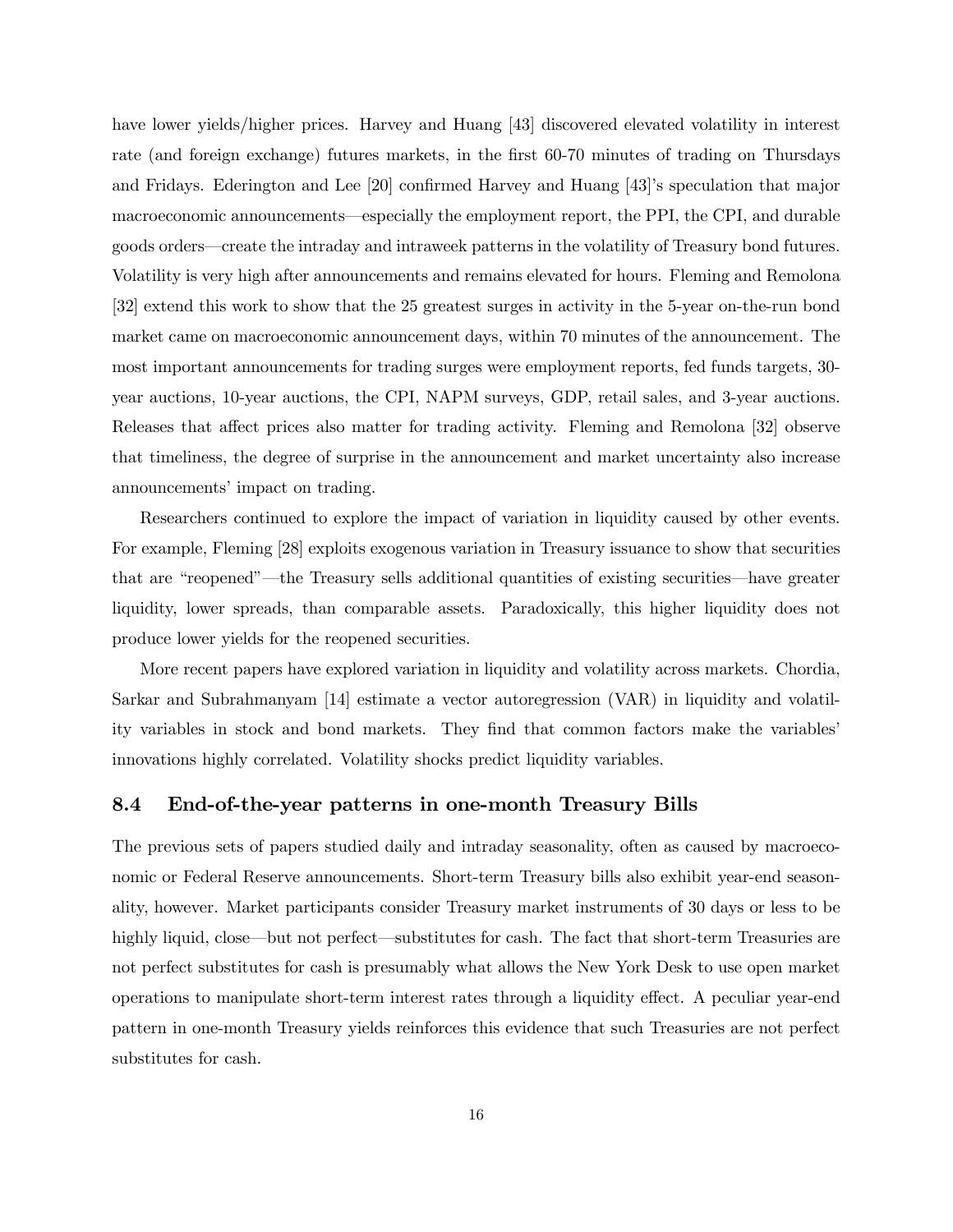Following on related work of Griffiths and Winters [40] in repos, Griffiths and Winters [39] find that yields on one month T-Bills (and other one-month securities) increase significantly at the beginning of December, remain high during December, and return to normal a few days before the year-end. This pattern does not exist in three-month T-bills. Neely and Winters [60] find similar patterns in the one-month LIBOR futures market.

Griffiths and Winters [38] [39] [40] explain this December effect by asserting that a year-end preference for liquidity drives the year-end surge in short-term interest rates. Debt holder (lenders in the money markets) start to liquidate their one-month securities in the last few days of November to meet cash obligations at the end-of-December. This preference for liquidity drives up one-month interest rates for most of December. Liquidity demand returns to normal at the end of December as investors repurchase short-term instruments, and interest rates return to normal levels.

## 9. Discontinuities in the U.S. Treasury Market

The literature on discontinuities (or jumps) in Treasury prices is closely related to the literature on announcements, as announcements are obvious candidates to explain jumps. Three recent papers have looked at discontinuities in U.S. Treasury prices. Huang [47] estimates daily jumps with bi-power variation on 10 years of 5-minute data on S&P 500 and U.S. T-bond futures to measure the response of volatility and jumps to macro news. He identifies a major role for payroll news in bond market jumps by analyzing their conditional distributions and regressing continuous and jump components on measures of disagreement and uncertainty concerning future macroeconomic states. Huang [47] also finds that the bond market is relatively more responsive than the equity market.

Dungey, McKenzie, and Smith [19] estimate jumps and cojumps (simultaneous discontinuities in multiple markets) in the term structure of U.S. Treasury rates. They find that the middle of the yield curve often cojumps with one of the ends, while the ends of the curve exhibit a greater tendency for idiosyncratic jumps. Macro news is strongly associated with cojumps in the term structure. Using BrokerTec data from 2003-2005, Jiang, Lo, and Verdelhan [48] extend this work by focusing on the role of liquidity shocks–estimated from the limit order book–in jumps and the relation of jumps to order flow and price discovery.

Lahaye, Laurent and Neely [54] examine jumps and cojumps across foreign exchange, stock, gold and 30-year Treasury futures. Discontinuities in bond futures prices were larger but less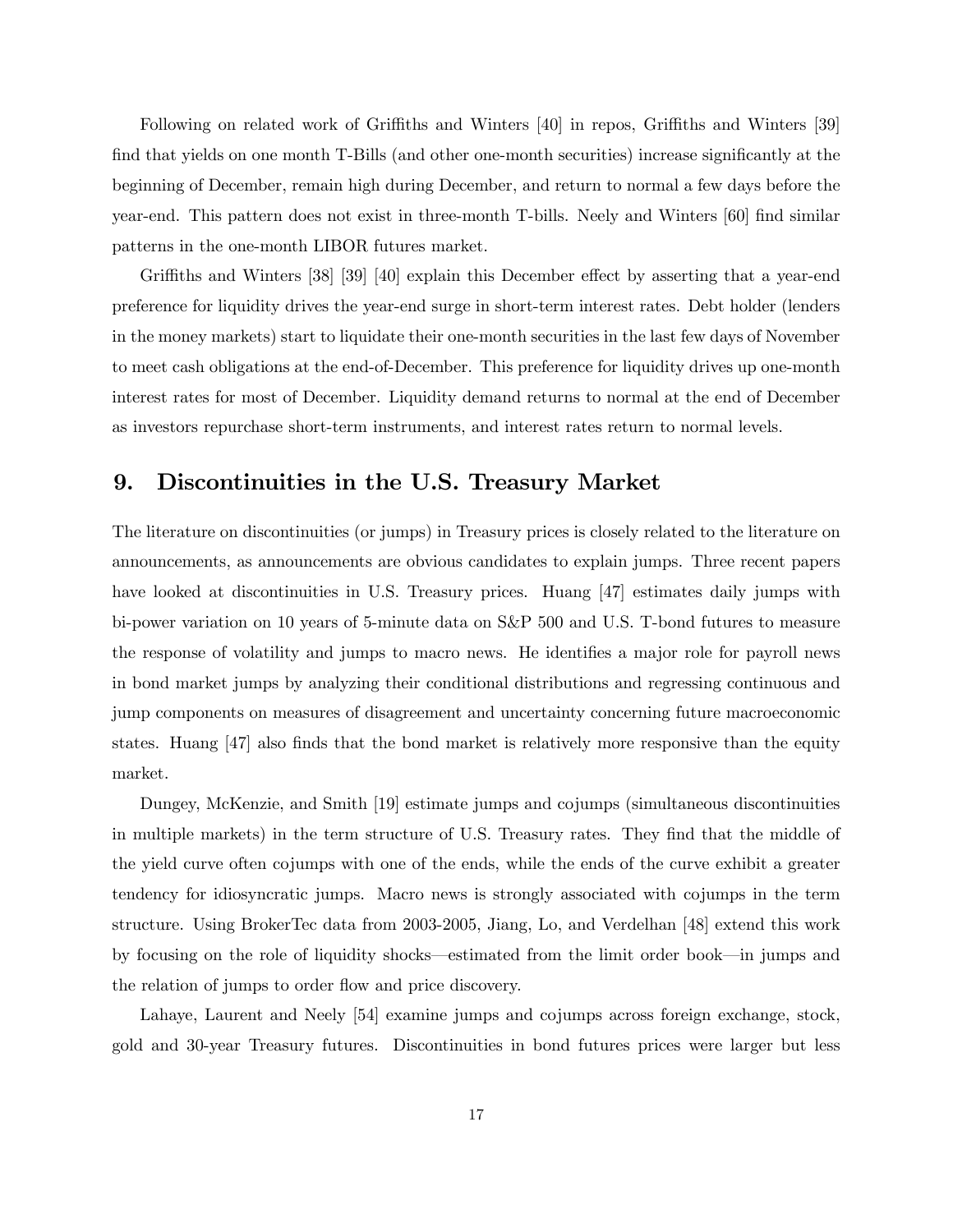frequent than those in foreign exchange rates and smaller and about as frequent as those in equity markets. News announcements appear to cause many cojumps of bond prices with prices of other types of assets.

## 10. Order Flow in the U.S. Treasury Market

The effect of order flow on prices has been a popular recent topic in microstructure. Several papers have explored the impact of order flow on prices and the ways in which macro/monetary announcements influence these impacts.

Huang, Cai, and Wang [46] use intraday 1998 GovPX spot data on the 5-year Treasury note to characterize trading patterns of primary dealers, announcement effects and volatility-volume relations. The paper finds that both public information (i.e., announcements) and dealer inventory/order flow affect trading frequency.

Green [37] uses the Madhavan, Richardson, and Roomans [55] model to study the impact of GovPX trading in 5-year around announcements. Order flow has its largest price impact after larger macro surprises, times of greater uncertainty about the announcement, and times of high liquidity. Green [37] concludes that order flow does reveal information about riskless rates.

Brandt and Kavajecz [10] find that order flow imbalances can explain up to 26% of the dayto-day variation in yields on non-announcement days. In contrast to Green [37], they find that order flow has its strongest impact at times of low liquidity. Brandt, Kavacejz, and Underwood [11] extend the work of Brandt and Kavajecz [10] to control for trader type and macroeconomic announcements in explaining the impact of bond market order flow on futures prices.

Menkveld, Sarkar, and Van der Wel [56] confirm earlier conclusions that announcements have significant effects on 30-year Treasury yields and they also find that customer order flow is much more informative on announcement days than on non-announcement days. They go on to investigate the profits that different types of traders make on announcement and non-announcement days.

At high frequencies, order flow is highly autocorrelated. A dynamic analysis of the market resilience requires modeling this formally. We turn to empirical modeling of the Treasury market order book in the next section.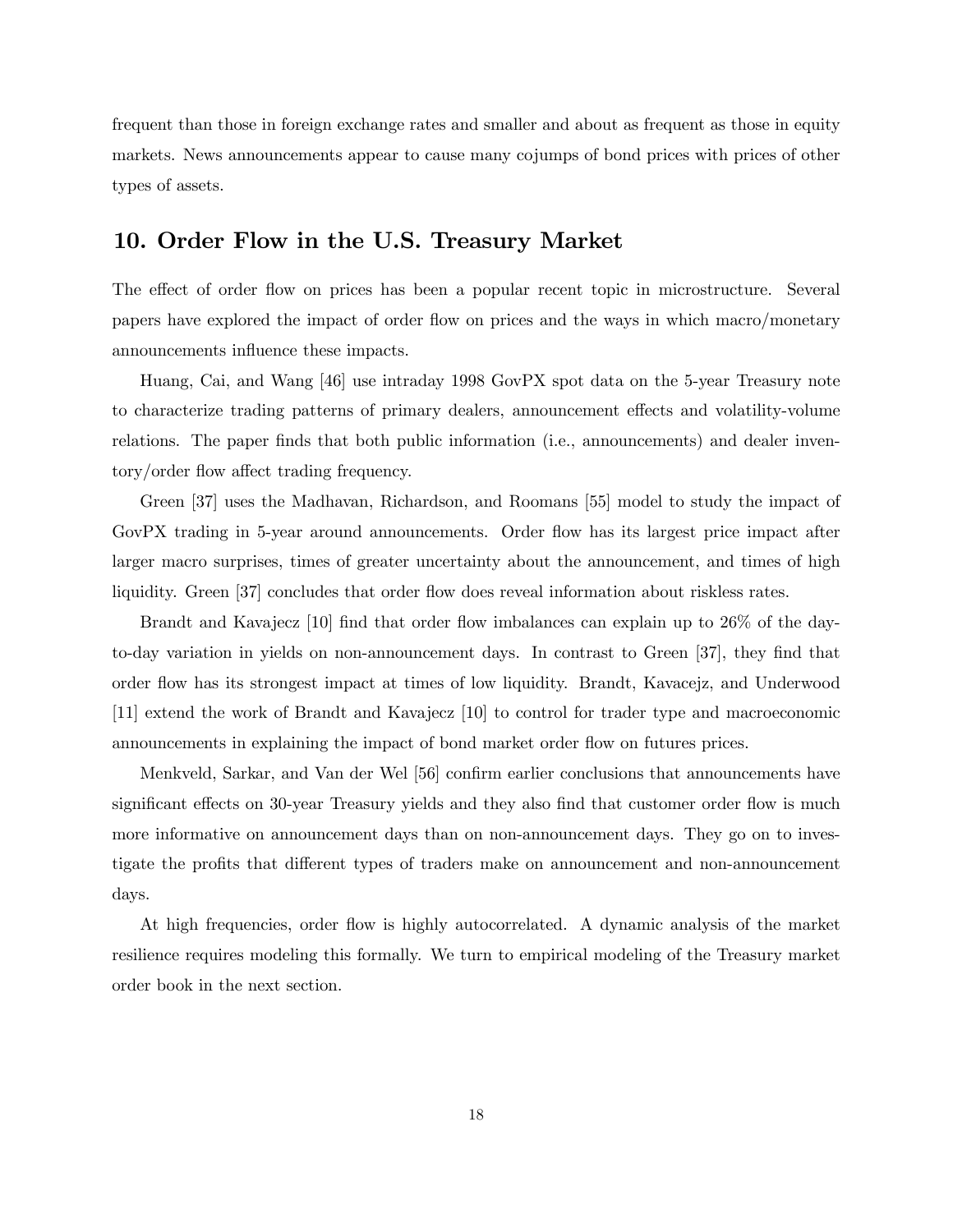## 11. Modeling The Limit Order Book

A purchase or a sale of a Treasury bond influences prices directly as trades work their way up the supply or demand curves. We would like to know whether these effects are large and long-lasting. To address this question, we must introduce a dynamic model of the limit order book.

Hasbrouck [44] proposed to study intra-day price formation with a standard bivariate vector autoregressive (VAR) model. Time t here is measured in 1-minute intervals. Let  $r_t$  be the percentage change in the transaction price and  $x_t^0$  be the sum of signed trade indicators (+1 for buyer initiated, −1 for seller initiated) over minute t. Treasury market data sets typically indicate trade initiation as a "hit"  $-1$  or a "take"  $+1$ .

The bivariate vector autoregression assumes that causality flows from trade initiation to returns by permitting  $r_t$  to depend on the contemporaneous value for  $x_t^0$ , but not allowing  $x_t^0$  to depend on contemporaneous  $r_t$ . The model for returns is specified as follows

$$
\begin{bmatrix} r_t \\ x_t^0 \end{bmatrix} = \sum_{i=1}^5 \begin{bmatrix} a_{r,i} \\ a_{x,i} \end{bmatrix} r_{t-i} + \begin{bmatrix} \sum_{i=0}^{15} b_{r,i} \\ \sum_{i=1}^{15} b_{x,i} \end{bmatrix} x_{t-i}^0 + \begin{bmatrix} u_{r,t} \\ u_{x,t} \end{bmatrix}
$$
 (1)

Mizrach and Neely [58] use 5 lags of the return series and 15 lags of the signed trades. The market impact is then defined as the dynamic effect of a buy shock to the return series,

$$
\frac{\partial r_{t+n}}{\partial x_t}.\tag{2}
$$

Mizrach and Neely [58] provide 15 minute market impact estimates from the GovPX market in 1999. The 2-year note is most resilient with prices only 0.0042% higher following a buyer initiated trade. The 30-year bond is the least liquid, with prices rising 0.0229% following a buy order. Mizrach and Neely also report 2004 estimates for the Cantor electronic limit order book. Market impacts range from 45 to 88% lower in the more liquid eSpeed ECN market. Fleming and Mizrach [30] find further reductions in market impacts on the BrokerTec ECN for 2005 and 2006.

## 12. Price Discovery

A crucial issue in the market microstructure literature is price discovery. This is the process by which prices embed new information. In the Treasury market, price discovery occurs in both the secondary spot market and in the futures markets at the Chicago Board of Trade (CBOT). The degree to which each market contributes to price discovery is a natural issue to address.

To investigate relative price discovery in these two Treasury markets, Mizrach and Neely [59]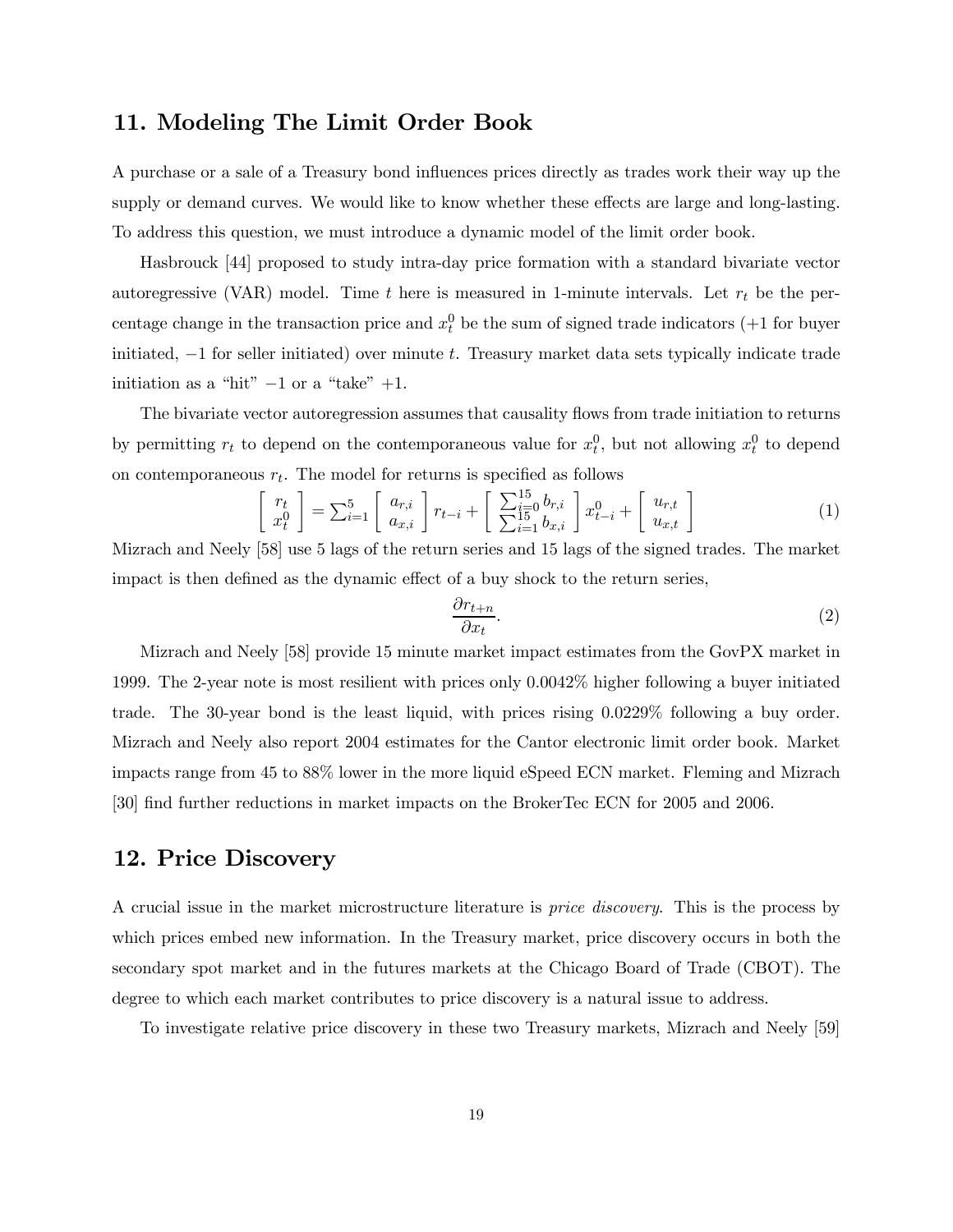follow Hasbrouck [44] and assume that the price series have a unit root, are cointegrated, and have an  $r^{th}$  order VAR representation,

$$
p_t = \Phi_1 p_{t-1} + \Phi_2 p_{t-2} + \cdots + \Phi_r p_{t-r} + u_t,
$$

It follows that the N returns,

$$
r_t = \begin{bmatrix} p_{1,t} - p_{1,t-1} \\ \vdots \\ p_{N,t} - p_{N,t-1} \end{bmatrix} = \Delta p_t,
$$
\n(3)

have the convenient Engle-Granger [24] error-correction representation,

$$
\Delta p_t = \alpha z_{t-1} + A_1 \Delta p_{t-1} + \dots + A_r \Delta p_{t-r-1} + u_t,\tag{4}
$$

where  $z_t$  is an error-correction term of rank  $N-1$ .

We analyze price discovery using the moving average representation of our return process  $(3)$ ,

$$
\Delta p_t = \Theta(L)\varepsilon_t. \tag{5}
$$

The disturbances are mean zero and serially uncorrelated,  $E[\varepsilon_{i,t}] = 0$  and  $cov[\varepsilon_{i,t}, \varepsilon_{i,t-r}] = 0$ , but they may be contemporaneously correlated,  $cov[\varepsilon_{i,t}, \varepsilon_{j,t}] \neq 0$ .

The information share is related to the long run impulse responses,  $\Theta(1) = \sum_{j=0}^{\infty} \Theta(L^{j})$ , the permanent effect of the shock vector on the Treasury prices. Cointegration makes the long run multipliers common across all markets,

$$
\Theta(1) = \begin{bmatrix} \theta_1 & \cdots & \theta_N \\ \vdots & & \vdots \\ \theta_1 & \cdots & \theta_N \end{bmatrix} \tag{6}
$$

To eliminate contemporaneous correlation among the error terms in (5), we decompose  $\Omega =$  $E\left[\varepsilon_t\varepsilon_t'\right]$  $t'_{t}$ , the  $N \times N$  covariance matrix, to find a lower triangular matrix M, whose  $i, j<sup>th</sup>$  element we denote  $m_{ij}$ , such that  $MM' = \Omega$ . The Hasbrouck [44] information share for market j is defined as

$$
H_j = \frac{\left[\sum_{i=j}^n \theta_i m_{ij}\right]^2}{\left[\sum_{i=1}^n \theta_i m_{i1}\right]^2 + \left[\sum_{i=2}^n \theta_i m_{i2}\right]^2 + \dots + \left(\theta_n m_{nn}\right)^2},\tag{7}
$$

where the  $\theta_i$ s are the elements of row i of the long-run multipliers in (6). Because the Choleski decomposition is not unique, the information share will vary with the order of the equations in the VAR.

Mizrach and Neely [59] pair spot and maturity matched futures for the 2-year, 5-year and 10-year on-the-run spot notes. This calculation requires us to adjust futures prices according to the on-the-run spot instruments with which we compare them. The CBOT provides adjustment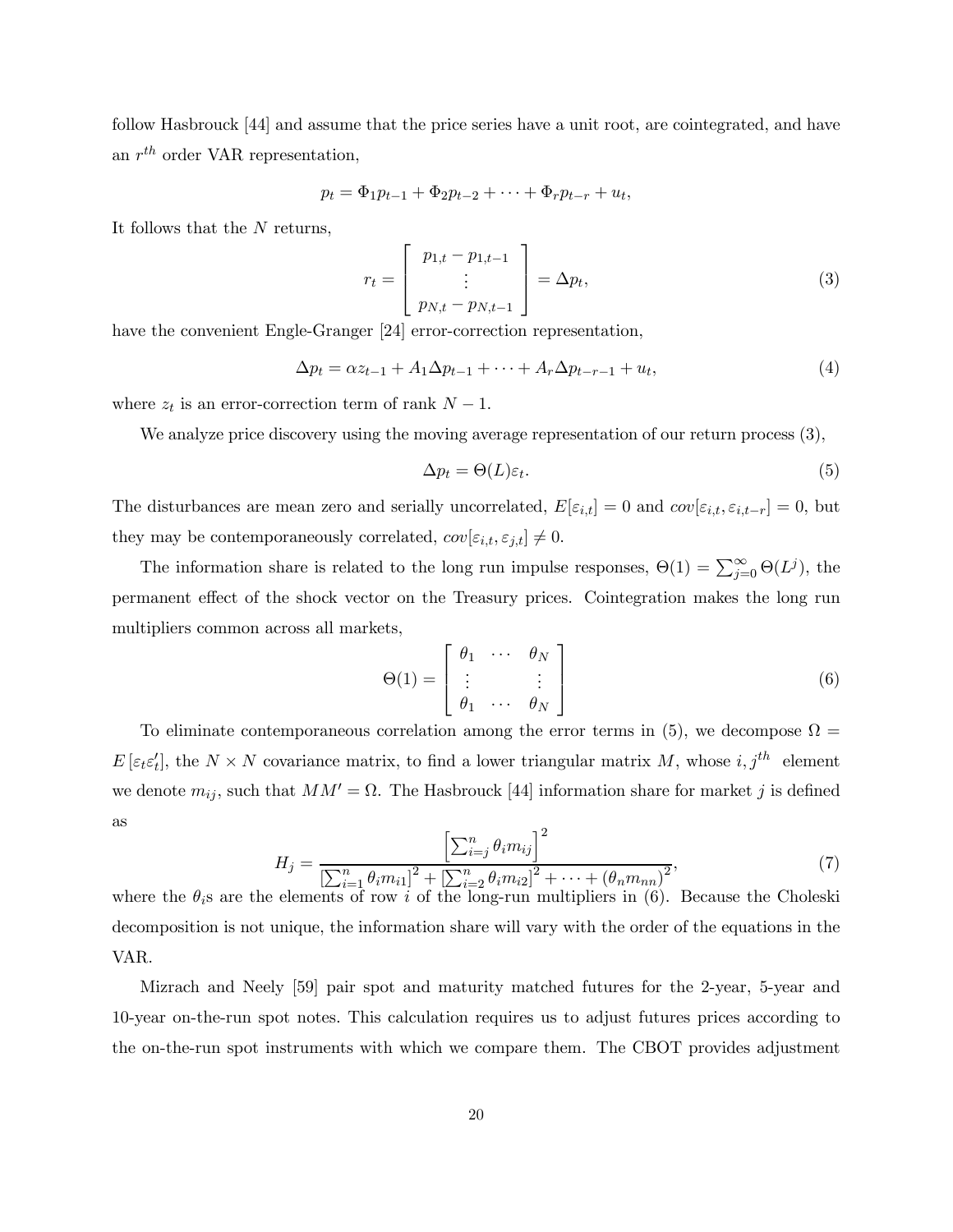factors for each instrument. These adjustments typically make a single bond the cheapest to deliver (CTD), but the CTD is typically off-the-run. Nevertheless, the CTD off-the-run bonds and the most liquid on-the-run bonds are very close substitutes–their daily returns are highly correlated– so it is reasonable to examine price discovery between futures prices and on-the-run bonds, despite the fact that they are not identical.

Mizrach and Neely [59] find that information shares rise with the growth of the GovPX market, but fall as the ECNs take market share from GovPX voice markets. The spot market share is highest for the 2-year note, reaching 86%, while the 10-year spot market share never exceeds 50%. In addition, relative market liquidity measures like spreads, trades and volatility each strongly explain daily relative price discovery shares. Mizrach and Neely [59] compute both upper and lower bound estimates of the information shares. They also report estimates based on the Harris, McInish and Wood [42] methodology.

Campbell and Hendry [12] find similar results for the Canadian government bond market. They find that the information share in the 10-year spot note is below 50% in nearly all their sample of several months between 2002 and 2004. Upper and Werner [67] find that price discovery in the German Bund is dominated by the futures market, and in times of stress, like the 1998 Long Term Capital Management Crisis, the spot market information share falls to essentially zero. Upper and Werner [67], however, compare the futures market to the relatively illiquid, CTD bonds. This might explain their finding that the spot market does very little price discovery.

### 13. Future Directions

This article has reviewed the microstructure of the U.S. Treasury market. The Open Market Desk at the Federal Reserve Bank of New York plays a uniquely important role in the Treasury market by using transactions in those securities to adjust the level of bank reserves. Primary dealers are key players in both Treasury auctions and the Fed's open market operations. The Treasury market consists of several phases: when-issued, primary, on-the-run and off-the-run. Two ECNs, eSpeed and BrokerTec, intermediate the most active trading, during the on-the-run phase. The Treasury futures market at the CBOT complements trading in the spot market.

Treasury markets exhibit end-of-year, daily and intraday seasonality. Macro and Federal Reserve announcements are responsible for a substantial part of the daily and intraday seasonality. The literature studying the impact of order flows on Treasury prices has also considered how macro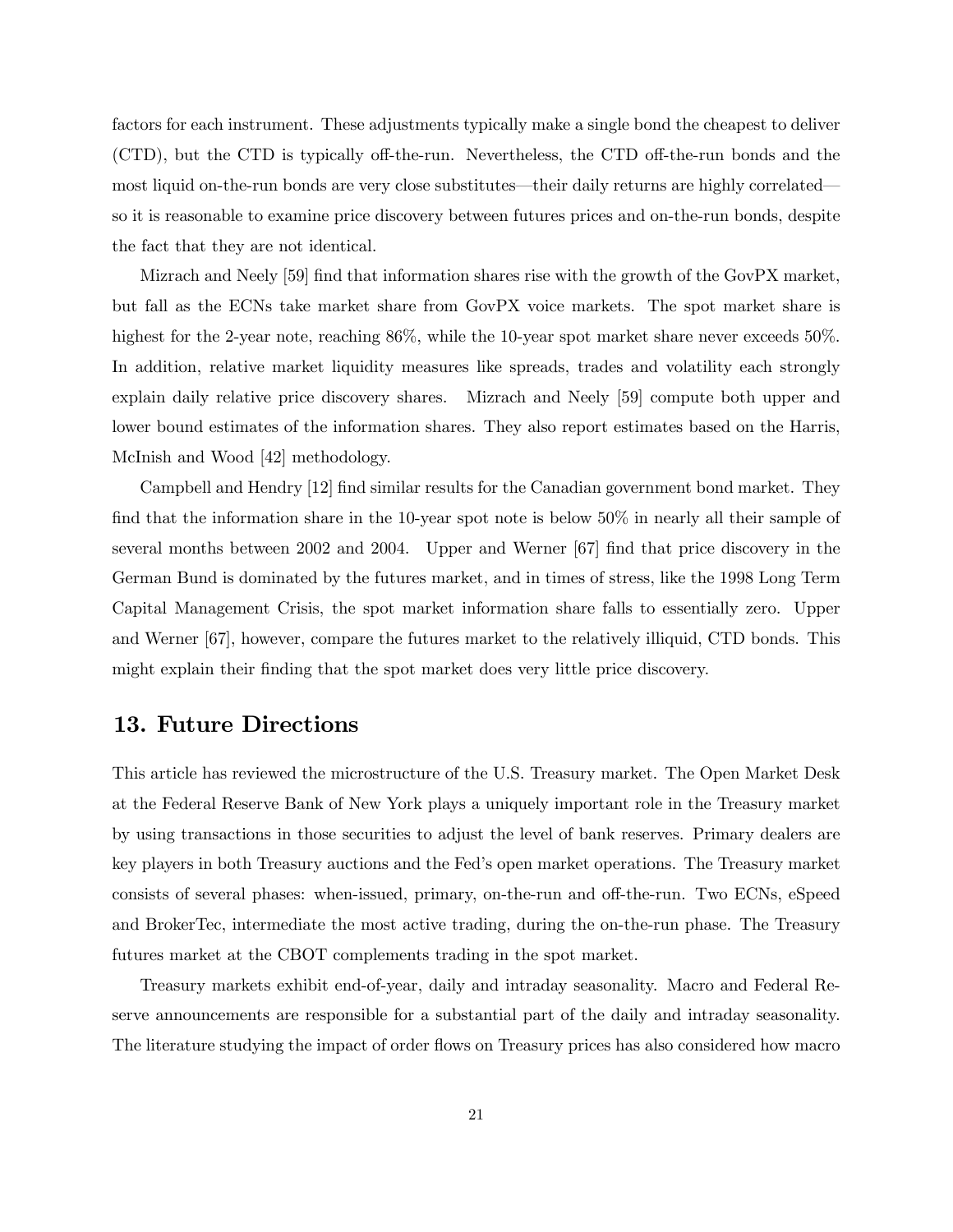news and Federal Reserve actions influence such impact.

The futures markets in Chicago play an important role in price discovery, and a discussion of Treasury microstructure needs to take this into account. Both spot and futures markets are quite resilient and recent research on the Treasury ECNs suggest that the market continues to become more liquid. Fleming and Mizrach [30] report that volume has increased almost 5 times since 2001. This increase in trading volume accompanies a decline in the importance of the primary dealers. Beales and Titt reported in the Financial Times in March 2007 that hedge funds now account for 80% of trading activity in the Treasury market with only a 20% share for the primary dealers. One large fund alone, Citadel, accounts for 10% of the trading volume on eSpeed and BrokerTec. It was perhaps inevitable that trading by the millisecond would come to the Treasury market as it did to equities and foreign exchange. Perhaps we should only be surprised that it took so long.

The Treasury market plays a central role in the credit market. Times of financial crisis highlight the Treasury market's role as a safe haven for investors both in the U.S. and overseas. Treasury securities also serve as benchmarks for complex derivatives like mortgage backed securities and structured loans like collateralized debt obligations. The microstructure of the U.S. Treasury market is fundamental to our understanding of the global financial markets.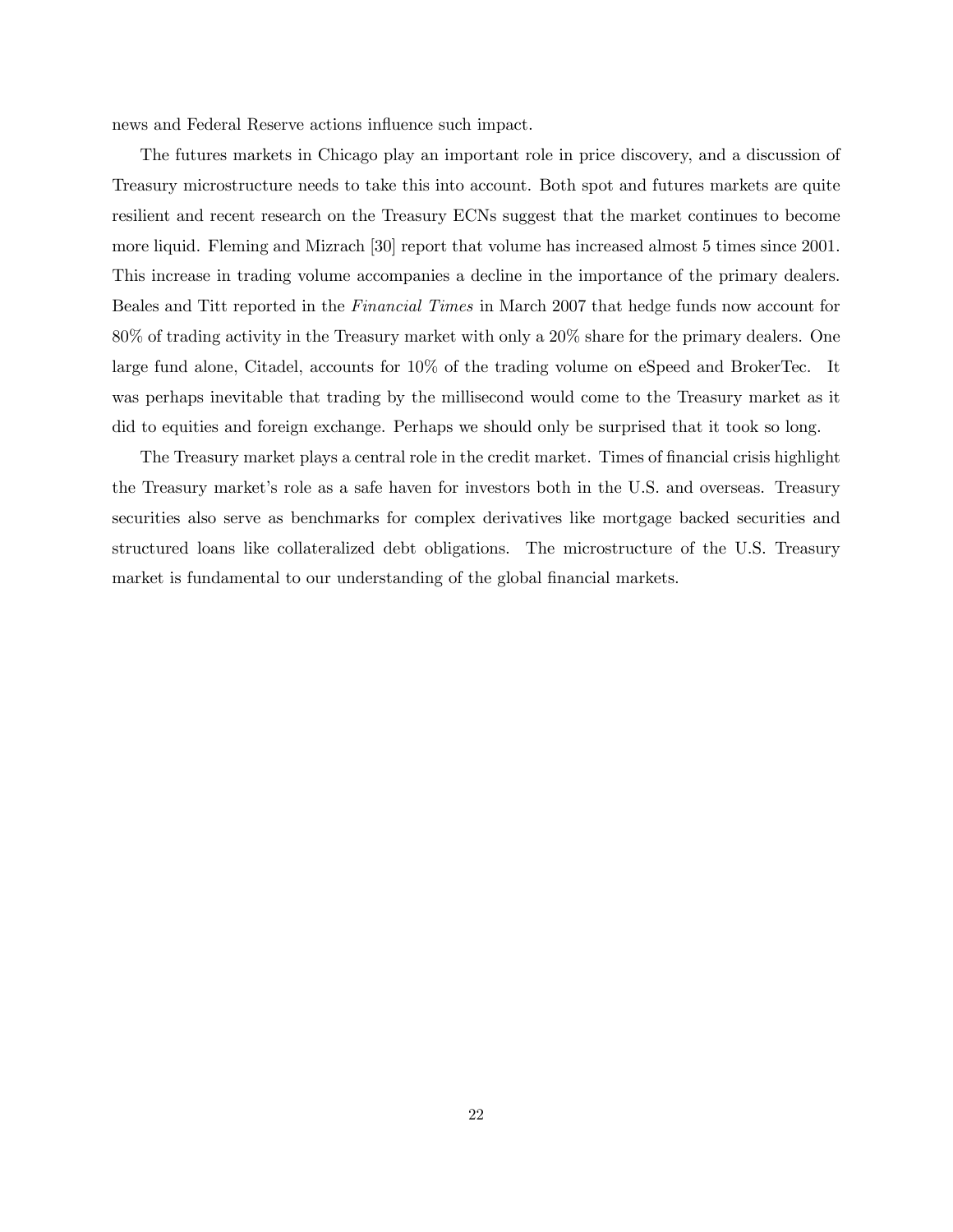## References

- [1] Akhtar, M.A. (1997). "Understanding Open Market Operations." Public Information Department, Federal Reserve Bank of New York, http://research.stlouisfed.org/aggreg/meeks.pdf
- [2] Amihud, Y. and H. Mendelson (1991). "Liquidity, Maturity, and the Yields on U.S. Treasury Securities," Journal of Finance 46, 1411—25.
- [3] Andersen, T. G., T. Bollerslev, F. X. Diebold, and C. Vega (2007). "Real-Time Price Discovery in Stock, Bond and Foreign Exchange Markets," Journal of International Economics, 73, 251-77.
- [4] Balduzzi, P., E. J. Elton, and T.C. Green (2001). "Economic News and Bond Prices: Evidence From the U.S. Treasury Market." Journal of Financial and Quantitative Analysis 36, 523-43.
- [5] Barclay, M. J., T. Hendershott, and K. Kotz (2006). "Automation Versus Intermediation: Evidence from Treasuries Going Off the Run," Journal of Finance 61, 2395-2414.
- [6] Beber, A. and M.W. Brandt (2006). "The Effect of Macroeconomic News on Beliefs and Preferences: Evidence from the Options Market." Journal of Monetary Economics 53, 1997-2039.
- [7] Bernanke, B. S. (2005). "Implementing Monetary Policy," Remarks at the Redefining Investment Strategy Education Symposium, Dayton, Ohio.
- [8] Bollerslev, T., J. Cai and F.M. Song (2000). "Intraday Periodicity, Long Memory Volatility, and Macroeconomic Announcement Effects in the US Treasury Bond Market." Journal of Empirical Finance 7, 37-55.
- [9] Boukus, E. and J.V. Rosenberg (2006). "The Information Content of FOMC Minutes." Working paper, Federal Reserve Bank of New York.
- [10] Brandt, M.W. and K. A. Kavajecz (2004). "Price Discovery in the U.S. Treasury Market: The Impact of Orderflow and Liquidity on the Yield Curve," Journal of Finance 59, 2623-2654.
- [11] Brandt, M.W., K. A. Kavajecz, and S. E. Underwood (2007). "Price Discovery in the Treasury Futures Market," Journal of Futures Markets 27, 1021-51.
- [12] Campbell, B. and S. Hendry (2007). ""Price Discovery in Canadian and U.S. 10-Year Government Bond Markets," Working Paper 07-43, Bank of Canada.
- [13] Chirinko, R. S. and C. Curran (2006). "Greenspan Shrugs: Formal Pronouncements, Bond Market Volatility, And Central Bank Communication." Presented at The American Economic Association Meetings.
- [14] Chordia, T., A. Sarkar, and A. Subrahmanyam (2005). "An Empirical Analysis of Stock and Bond Market Liquidity," Review of Financial Studies 18, 85-129.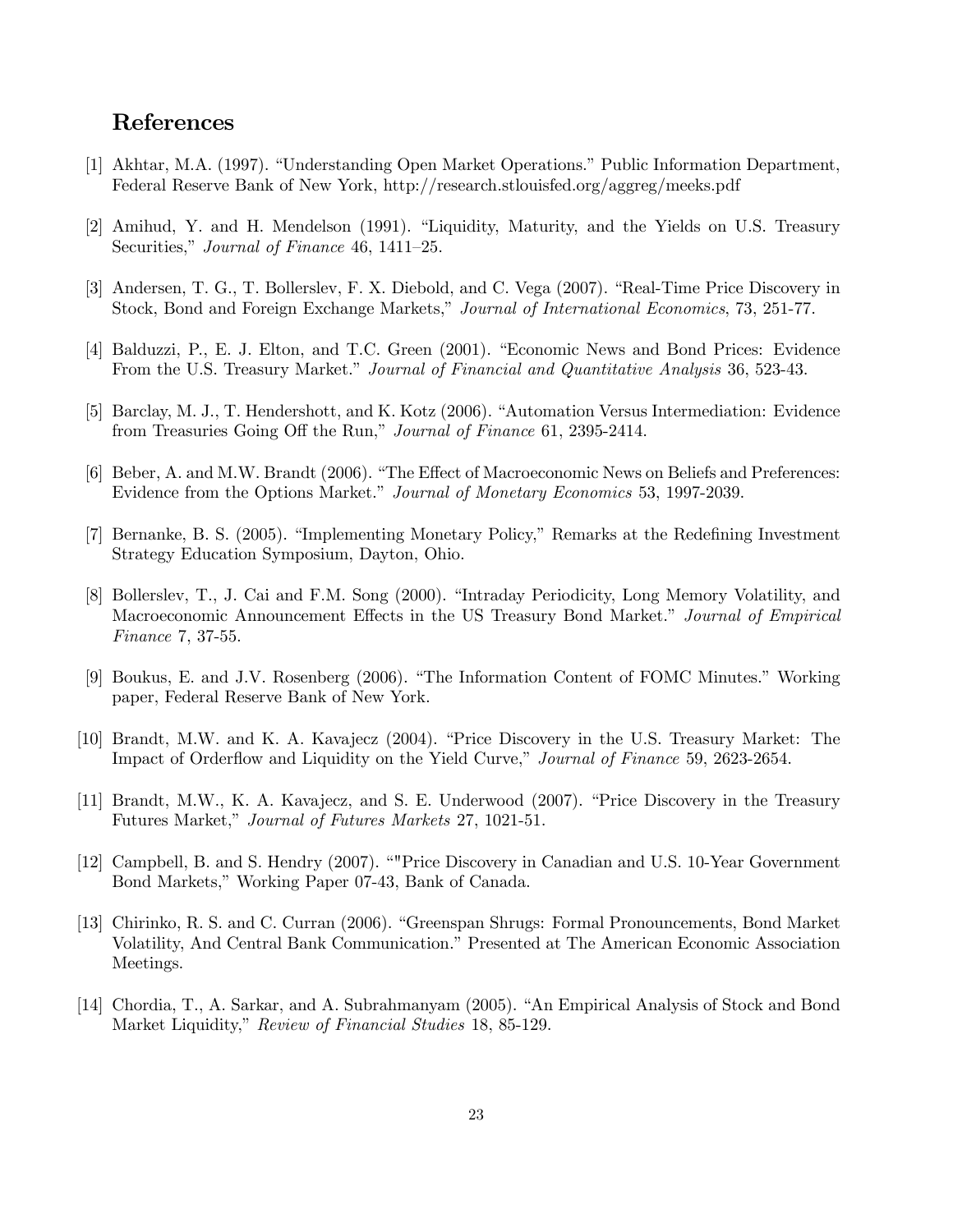- [15] Christie-David, R.; M. Chaudhry and J.T. Lindley (2003). "The Effects of Unanticipated Macroeconomic News on Debt Markets." Journal of Financial Research 26, 319—39.
- [16] Cook, T., and T. Hahn (1989). "The Effect of Changes in the Federal Funds Rate Target on Market Interest Rates in the 1970s," Journal of Monetary Economics 24, 331-351.
- [17] de Goeij, P. and W. Marquering (2006). "Macroeconomic Announcements and Asymmetric Volatility in Bond Returns," Journal of Banking and Finance 30, 2659-80.
- [18] Duffie, D. (1996). "Special Repo Rates," Journal of Finance 51, 493—526.
- [19] Dungey, M., M. McKenzie, and V. Smith (2007) "News, No-News and Jumps in the U.S. Treasury Market," unpublished manuscript, Cambridge University.
- [20] Ederington, L. H. and J.H. Lee (1993). "How Markets Process Information: News Releases and Volatility." Journal of Finance 48, 1161-91.
- [21] Ederington, L.H. and J. H. Lee (1995). "The Short-Run Dynamics of the Price Adjustment to New Information." Journal of Financial and Quantitative Analysis 30, 117-34.
- [22] Ederington, L.H. and J. H. Lee (2001). "Intraday Volatility in Interest-Rate and Foreign-Exchange Markets: ARCH, Announcement, and Seasonality Effects," Journal of Futures Markets 21, 517-52.
- [23] Elton, E.J. and T. C. Green (1998). "Tax and Liquidity Effects in Pricing Government Bonds," Journal of Finance 53, 1533-1562.
- [24] Engle, R., and C. Granger (1987). "Co-integration and Error Correction Representation, Estimation and Testing," Econometrica 55, 251—76
- [25] Fabozzi, F. J. and M. J. Fleming (2005). "U.S. Treasury and Agency Securities," The Handbook of Fixed Income Securities, 7th ed., New York: McGraw Hill.
- [26] Federal Reserve Bank of New York, Markets Group (2007). "Domestic Open Market Operations During 2006." Federal Reserve Bank of New York, http://www.ny.frb.org/markets/omo/omo2006.pdf
- [27] Flannery, M., and A. Protopapadakis (1988). "From T-Bills to Common Stocks: Investigating the Generality of Intra-Week Return Seasonalities." Journal of Finance 43, 431-450.
- [28] Fleming, M. (2002). "Are Larger Treasury Issues More Liquid? Evidence from Bill Reopenings," Journal of Money, Credit, and Banking 34, 707-35.
- [29] Fleming, M.(2003). "Measuring Treasury Market Liquidity," Federal Reserve Bank of New York Economic Policy Review 9, 83-108.
- [30] Fleming, M. and B. Mizrach (2008). "The Microstructure of a U.S. Treasury ECN: The BrokerTec Platform," http://ssrn.com/abstract=1117975.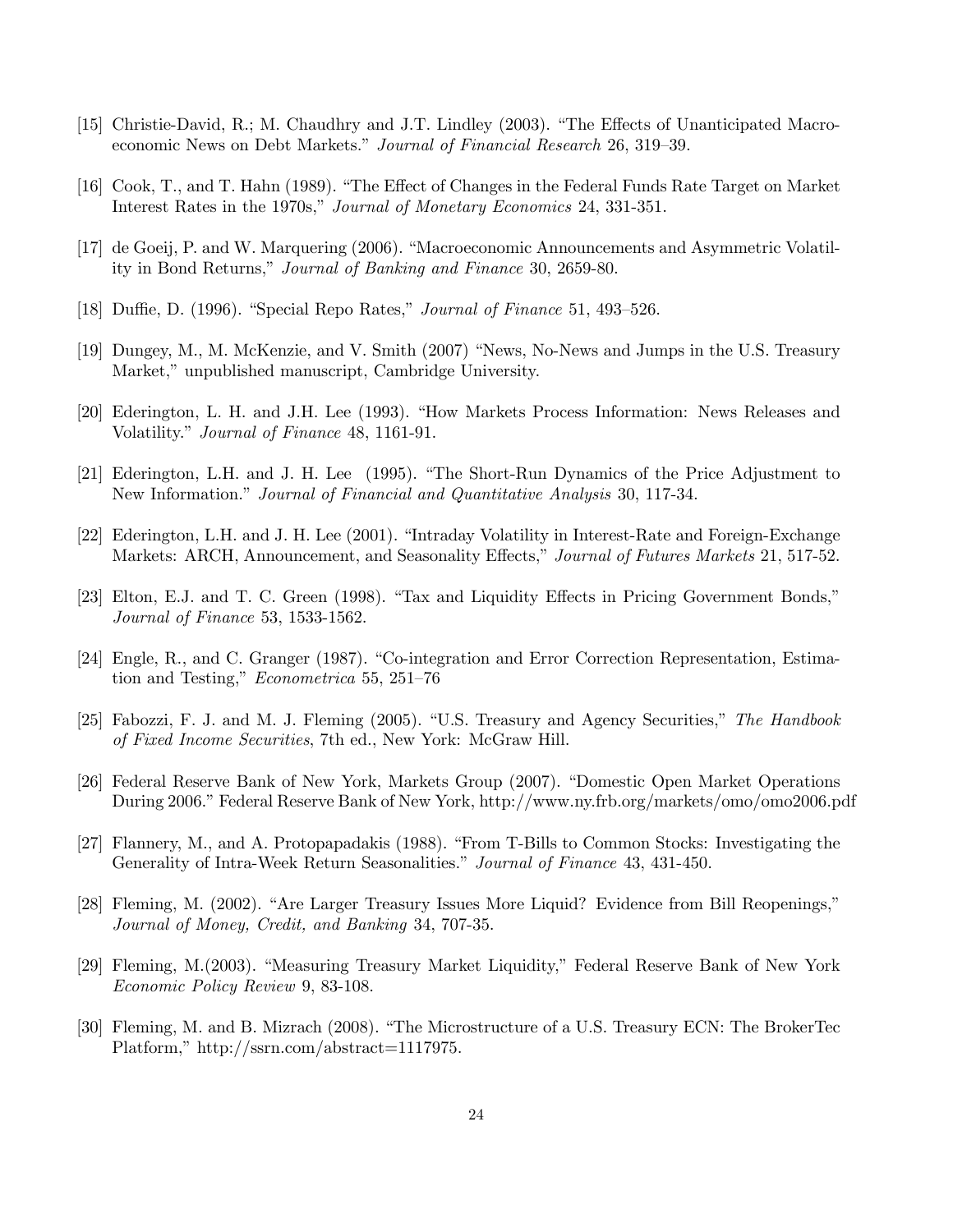- [31] Fleming, M. and M. Piazzesi (2005). "Monetary Policy Tick-by-Tick." Working paper, Federal Reserve Bank of New York.
- [32] Fleming, M. and E. M. Remolona (1997). "What Moves The Bond Market?" Federal Reserve Bank of New York Economic Policy Review 3, 31-50.
- [33] Fleming, M, and E. M. Remolona (1999a). "Price Formation and Liquidity in the US Treasury Market: The Response to Public Information," Journal of Finance 54,1901-15.
- [34] Fleming, M.and E. M. Remolona (1999b). "What Moves Bond Prices?" Journal of Portfolio Management 25, 28-38.
- [35] Garbade, K. D. and J. F. Ingber (2005). "The Treasury Auction Process: Objectives, Structure, and Recent Adaptations," Federal Reserve Bank of New York Current Issues in Economics and Finance 11, 1-11.
- [36] Goldreich, D., B. Hanke, and P. Nath (2005). "The Price of Future Liquidity: Time-Varying Liquidity in the U.S. Treasury Market," Review of Finance, 9, 1-32.
- [37] Green, T.C. (2004). "Economic News and the Impact of Trading on Bond Prices," *Journal of* Finance 59, 1201-1233.
- [38] Griffiths, M., and D. Winters (1997). "On a Preferred Habitat for Liquidity at the Turn-of-the-Year: Evidence from the Term-Repo Market." Journal of Financial Services Research 12, 21-38.
- [39] Griffiths, M., and D. Winters (2005a). "The Turn-of-the-Year in Money Markets: Tests of Risk-Shifting Window Dressing and Preferred Habitat Hypotheses," Journal of Business 78, 1337-1364.
- [40] Griffiths, M., and D. Winters (2005b). "The Year-End Price of Risk in a Market for Liquidity," Journal of Investment Management 3, 99-109.
- [41] Hamilton, J. D. (2007) ."Assessing Monetary Policy Effects Using Daily Fed Funds Futures Contracts," forthcoming in the Federal Reserve Bank of St. Louis Review.
- [42] Harris, F., T. McInish, and R. Wood (2002). "Security Price Adjustment Across Exchanges: An Investigation of Common Factor Components for Dow Stocks," Journal of Financial Markets 5, 277-308.
- [43] Harvey, C.R. and R. D. Huang (2002). "The Impact of the Federal Reserve Bank's Open Market Operations." Journal of Financial Markets 5, 223-57.
- [44] Hasbrouck, J. (1991). "Measuring the Information Content of Stock Trades," Journal of Finance 46, 179-207.
- [45] Heuson, A. J. and T. Su (2003). "Intra-day Behavior of Treasury Sector Index Option Implied Volatilities around Macroeconomic Announcements," The Financial Review 38, 161—77.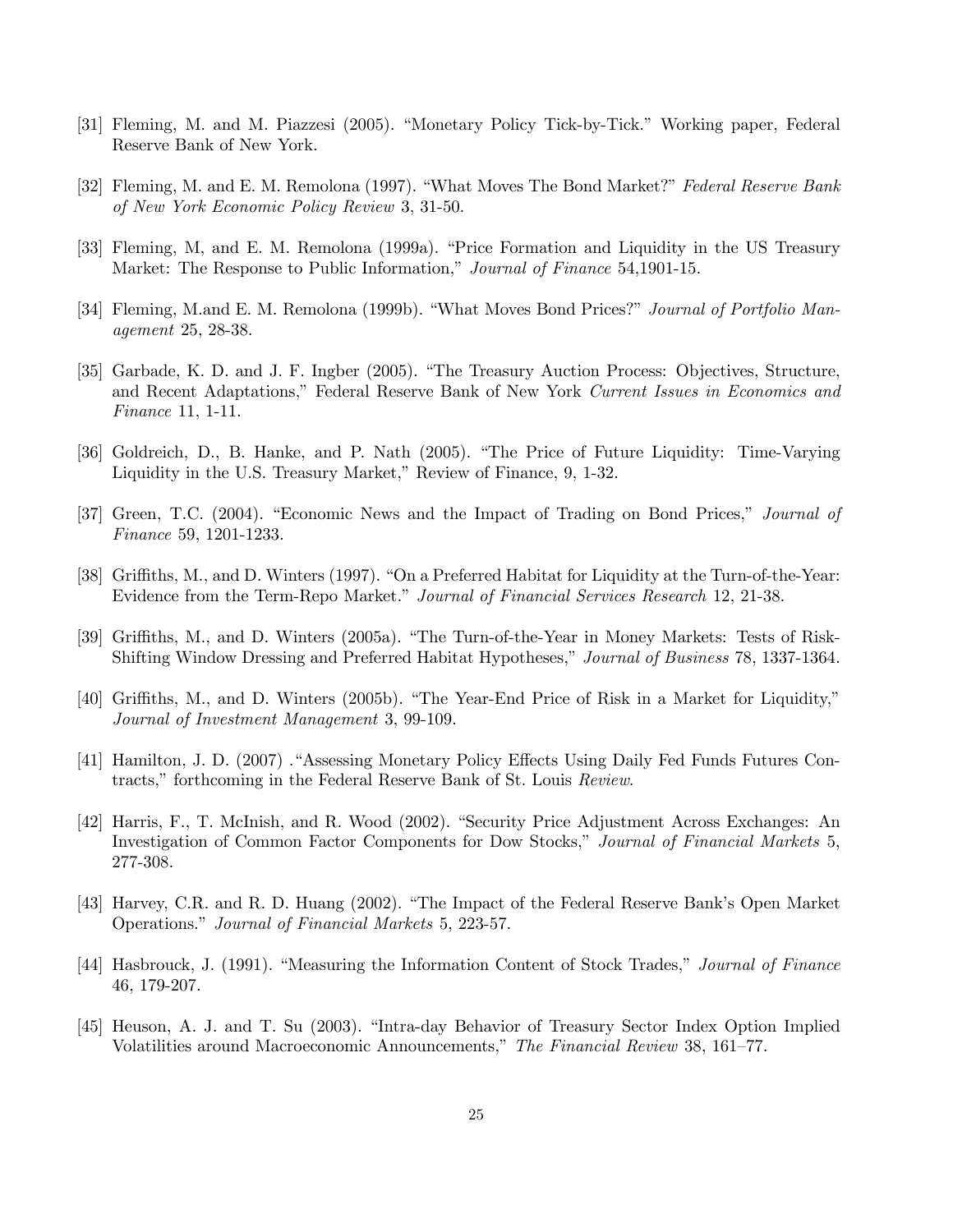- [46] Huang, R. D., J. Cai, and X.Wang (2002). "Information-Based Trading in the Treasury Note Interdealer Broker Market." Journal of Financial Intermediation 11, 269-296.
- [47] Huang, X. (2006) "Macroeconomic News Announcements, Financial Market Volatility and Jumps," Unpublished manuscript, Duke University.
- [48] Jiang, G. J., I. Lo, and A. Verdelhan, (2007). "Why Do Bond Prices Jump? A Study of the U.S. Treasury Market," unpublished manuscript, Eller College of Management, University of Arizona.
- [49] Jones, C. M, O. Lamont and R.L. Lumsdaine. (1998). "Macroeconomic News and Bond Market Volatility." Journal of Financial Economics 47, 315-37.
- [50] Johnston, E., W. Kracaw, and J. McConnell (1991). "Day-of-the-Week Effects in Financial Futures: An Analysis of GNMA, T-Bond, T-Note, and T-Bill contracts," Journal of Financial and Quantitative Analysis 26, 23-44.
- [51] Kamara, A. (1994). "Liquidity, Taxes, and Short-Term Treasury Yields," Journal of Financial and Quantitative Analysis 29, 403—17.
- [52] Kearney, A. A. (2004). "The Changing Impact of Employment Announcements on Interest Rates." Journal of Economics and Business 54, 415-429.
- [53] Kuttner, K. N. (2001). "Monetary Policy Surprises and Interest Rates: Evidence from the Fed Funds Futures Market." Journal of Monetary Economics 47, 523-544.
- [54] Lahaye, J., S.Laurent and C. J. Neely (2007). "Jumps, Cojumps and Macro Announcements," Federal Reserve Bank of St. Louis Working Paper 2007-032A.
- [55] Madhavan, A., M. Richardson, and M. Roomans (1997). "Why do Securities Prices Change? A Transaction-Level Analysis of NYSE Stocks," Review of Financial Studies 10, 1035—1064.
- [56] Menkveld, A.J., A. Sarkar and M. Van der Wel (2006). "The Informativeness of Customer Order Flow Following Macroeconomic Announcements: Evidence from Treasury Futures Markets." Unpublished manuscript.
- [57] Meulendyke, A.M. (1998). "U.S. Monetary Policy & Financial Markets." Federal Reserve Bank of New York, http://research.stlouisfed.org/aggreg/meulendyke.pdf
- [58] Mizrach, B. and C. J. Neely (2006). "The Transition To Electronic Communication Networks in the Secondary Treasury Market," Federal Reserve Bank of St. Louis Review, 88, 527-41.
- [59] Mizrach, B. and C. J. Neely (2007). "Information Shares in the U.S. Treasury Market," Journal of Banking and Finance, forthcoming.
- [60] Neely, C. J.; and D. B. Winters (2006). "Year-End Seasonality in One-Month LIBOR Derivatives," Journal of Derivatives 13, 47-65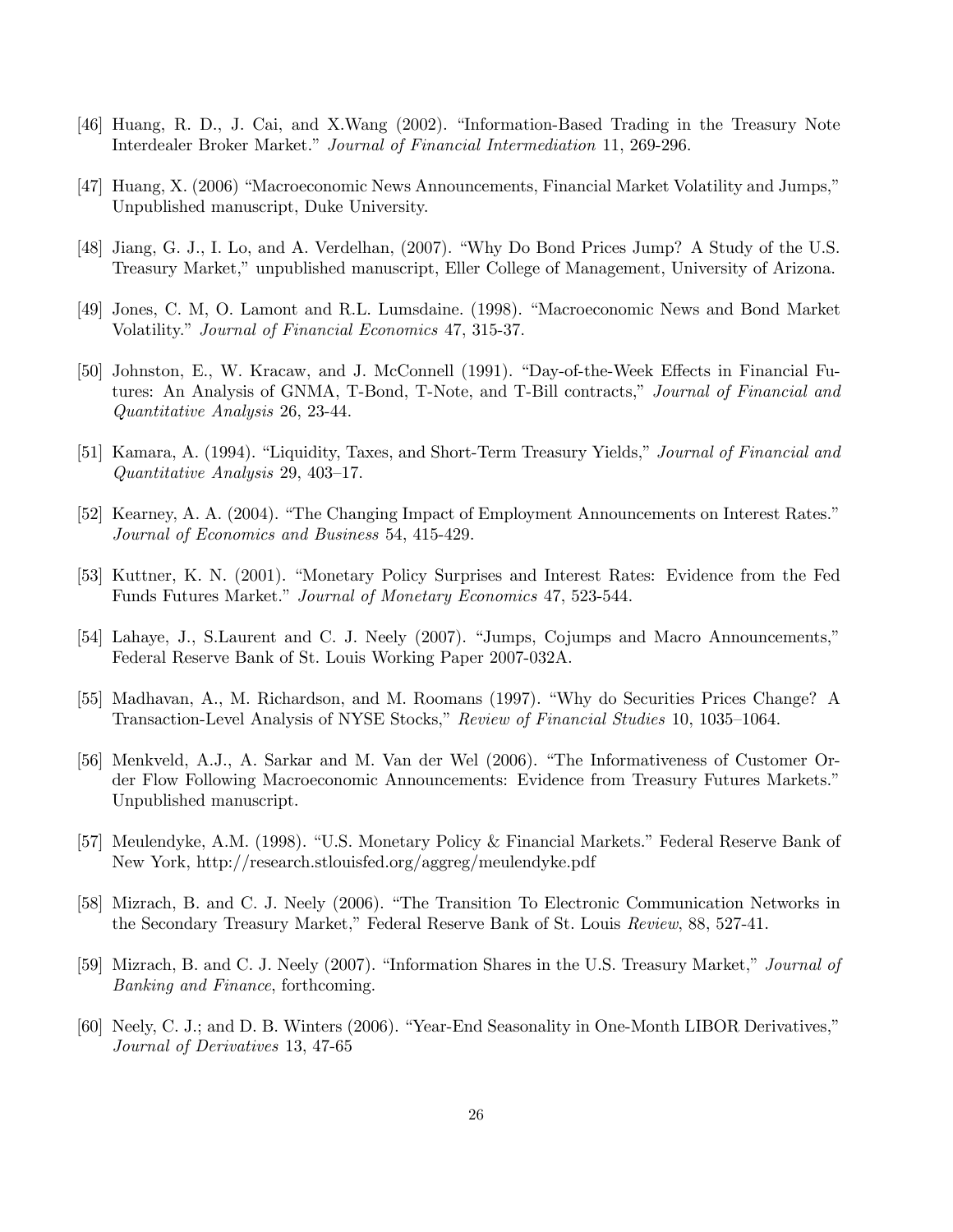- [61] Nyborg, K.G. and S. Sundaresan (1986). "Discriminatory versus Uniform Treasury Auctions: Evidence from When-Issued Transactions," Journal of Financial Economics 42, 63-104.
- [62] Poole, W. and R. H. Rasche (2000). "Perfecting the Market's Knowledge of Monetary Policy," Journal of Financial Services Research 18, 255-298.
- [63] Poole, W., R. H. Rasche, and D. L. Thornton (2002). "Market Anticipations of Monetary Policy Actions." Federal Reserve Bank of St. Louis Review 84, 65-94.
- [64] Seligman, J. (2001). "Is Last Money Dearest? An Analysis of U.S. Treasury Short Term Finance," Working paper, University of California, Berkeley.
- [65] Simon, D.P. (1991). "Segmentation in the Treasury Bill Market: Evidence from Cash Management Bills," Journal of Financial and Quantitative Analysis 26, 97—108.
- [66] Simon, D.P. (1994). "Further Evidence on Segmentation in the Treasury Bill Market," Journal of Banking and Finance 18, 139—51.
- [67] Upper, C., and T. Werner (2002). "Tail Wags Dog? Time-Varying Information Shares in the Bund Market," Bundesbank Working Paper 24/02, Frankfurt, Germany.
- [68] Vayanos, D. and P. Weill (2007). "A Search-Based Theory of the On-the-Run Phenomenon," Journal of Finance, forthcoming.
- [69] Warga, A. (1992). "Bond Returns, Liquidity, and Missing Data," Journal of Financial and Quantitative Analysis 27, 605—17.